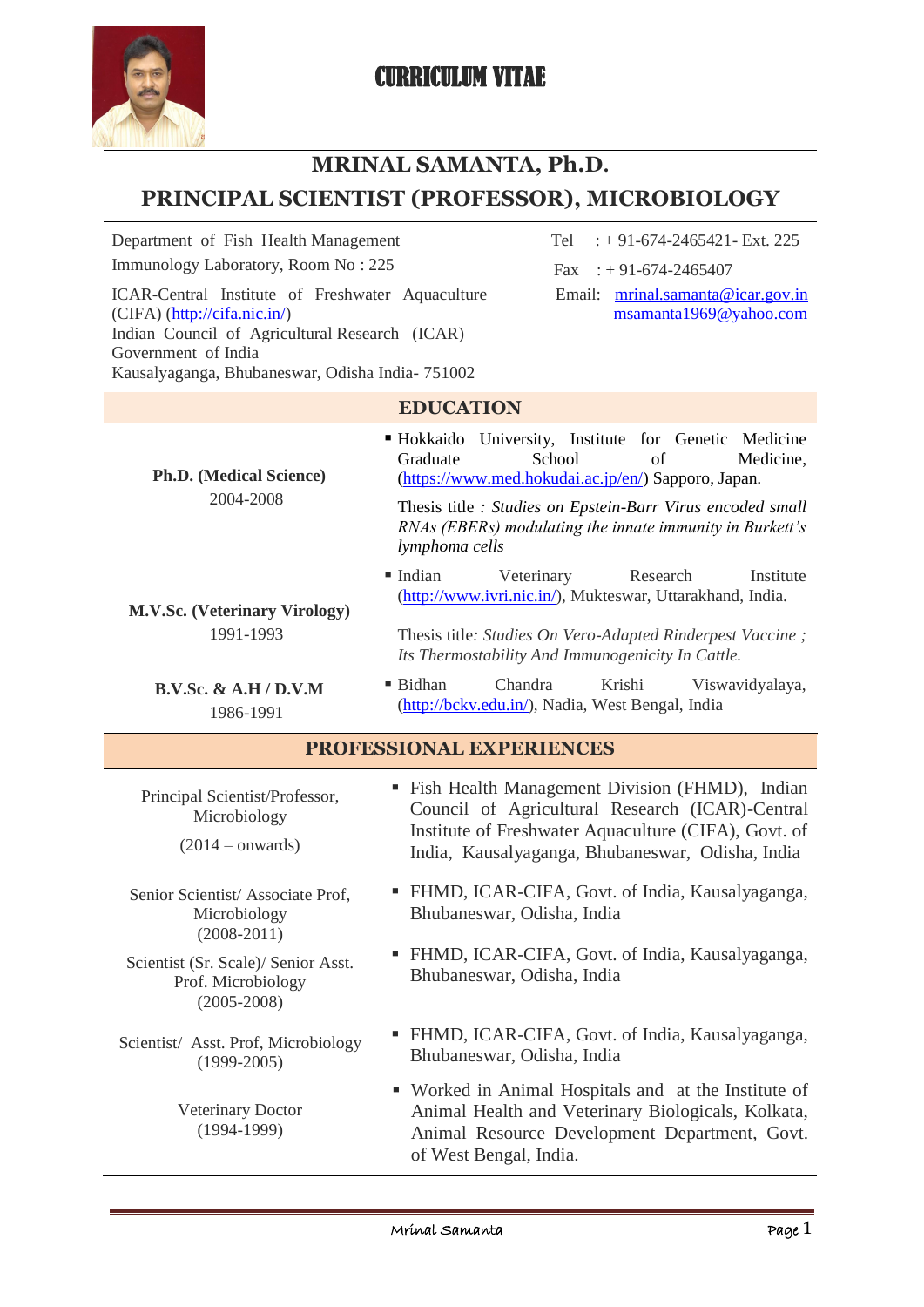#### **PERSONAL STATEMENT**

 My current research is focused on understanding the diverse role of innate immune receptors such as toll-like receptors (TLRs), NOD-like receptors (NLRs) and retinoic acids inducible gene (RIG)-I like receptors in sensing wide array of pathogens or their products, and the cross talk between innate and adaptive immune signaling pathway in the aquatic animals like fish.

 I have been trained by Prof.Kenzo Takada, a pioneer in the Epstein Barr Virus (EBV) research in my Ph.. at the Institute for Genetic Medicine, Graduate School of Medicine, Hokkaido University, Japan . While studying EBV, we have shown that during active EBV infection, RIG-I and TLR3 recognize EBERs (EBV-encoded small RNAs) and account for immunopathological diseases resulting in the oncogenesis of human B lymphocytes and the formation of Burkett's lymphoma. In Prof. Takada's laboratory, I have learnt molecular virology, immunology and gained a broad experience in molecular biology while analysing the cell signal- transduction pathway. Over the years, I have developed expertise in microbiology and molecular immunology.

 At present, I am working as a Principal Scientist (Professor), Microbiology at the Central Institute of Freshwater Aquaculture (CIFA), under the Indian Council of Agricultural Research (ICAR), Govt. of India. As a Principal investigator and Co-investigator, I have lead several multiinstitutional projects of national importance such as "Toll-like receptors in phylogenetically divergent fish species-their contribution in modulating innate immunity" and "Bioprospecting of genes and allele mining for abiotic stress" funded by the National Agricultural Innovation Project (NAIP), and "Diversity and synthesis of immunoglobulins in the Indian major carps" and "Nature of Impact of abiotic stresses in three freshwater fish species " funded by the National Agricultural Science Fund (NASF) of the ICAR, Govt.of India. The most important findings of my research in fish is the identification of toll-like receptors (TLR) 2, TLR3, TLR4, TLR5, TLR9 , TLR22, NOD1 and NOD2 in the Indian major carps, TLR20 and TLR21 in the Indian catfish, and their functional characterization showing the critical roles of TLRs and NLRs in pathogen recognition and binding, signal transduction and induction of innate immunity. Through computer aided modelling, we created 3D models of TLRs and NLRs of carps and unveiled their domain organizations and structural architectures. A molecular tool "LRRsearch"has been developed which can identify the "leucine-rich repeat (LRR)" motifs in various animal and plant proteins and is available freely at [http://lrrsearch.com.](http://lrrsearch.com/) We have identified a new immunoglobulin (Ig) isotype, IgZ in *Labeo rohita* and *Catla catla* and have shown the cross-talk between innate and adaptive immunity in fish, highlighting the crucial role of TLR and NLR signalling pathway in PAMPs (pathogen associated molecular patterns)recognition and IgM and IgZ synthesis involving B-cell activating factor (BAFF), MAPK and NF-κB-signalling pathway.

 In terms of teaching, I teach microbiology and immunology to the graduate students of Utkal University and Orissa University of Agriculture and Technology at ICAR-CIFA. Till date, I have supervised (major advisor) thesis of 17 M.Sc. (Microbiology and Biotechnology) students, 3 Ph.D. students, and have mentored 3 post-doctoral fellows in my laboratory. All Ph.D. students and postdoctoral fellows are now working as Post-Doctoral Fellow/ Associate in NY, Florida and Texas, USA.

#### **RESEARCH GRANTS**

| Grant / Project No<br>ICAR-CIFA-I-88-F | • Project entitled "Identification and characterization of organic<br>compounds from medicinal plants for the control of diseases in<br>freshwater fish species" funded by ICAR-CIFA (2018-2021).<br>Principal Investigator.                                                                                 |
|----------------------------------------|--------------------------------------------------------------------------------------------------------------------------------------------------------------------------------------------------------------------------------------------------------------------------------------------------------------|
| Grant / Project No<br>NFBSFARA-BS-4003 | • Project entitled "Diversity and synthesis of immunoglobulins in<br>the Indian major carps" funded by the National Agriculture<br>Science Fund (NASF), ICAR, Govt. of India to the consortium of<br>and NIT-Rourkela, Odisha.<br>ICAR-CIFA<br>$(2013 - 2017)$ .<br><b>Consortium Principal Investigator</b> |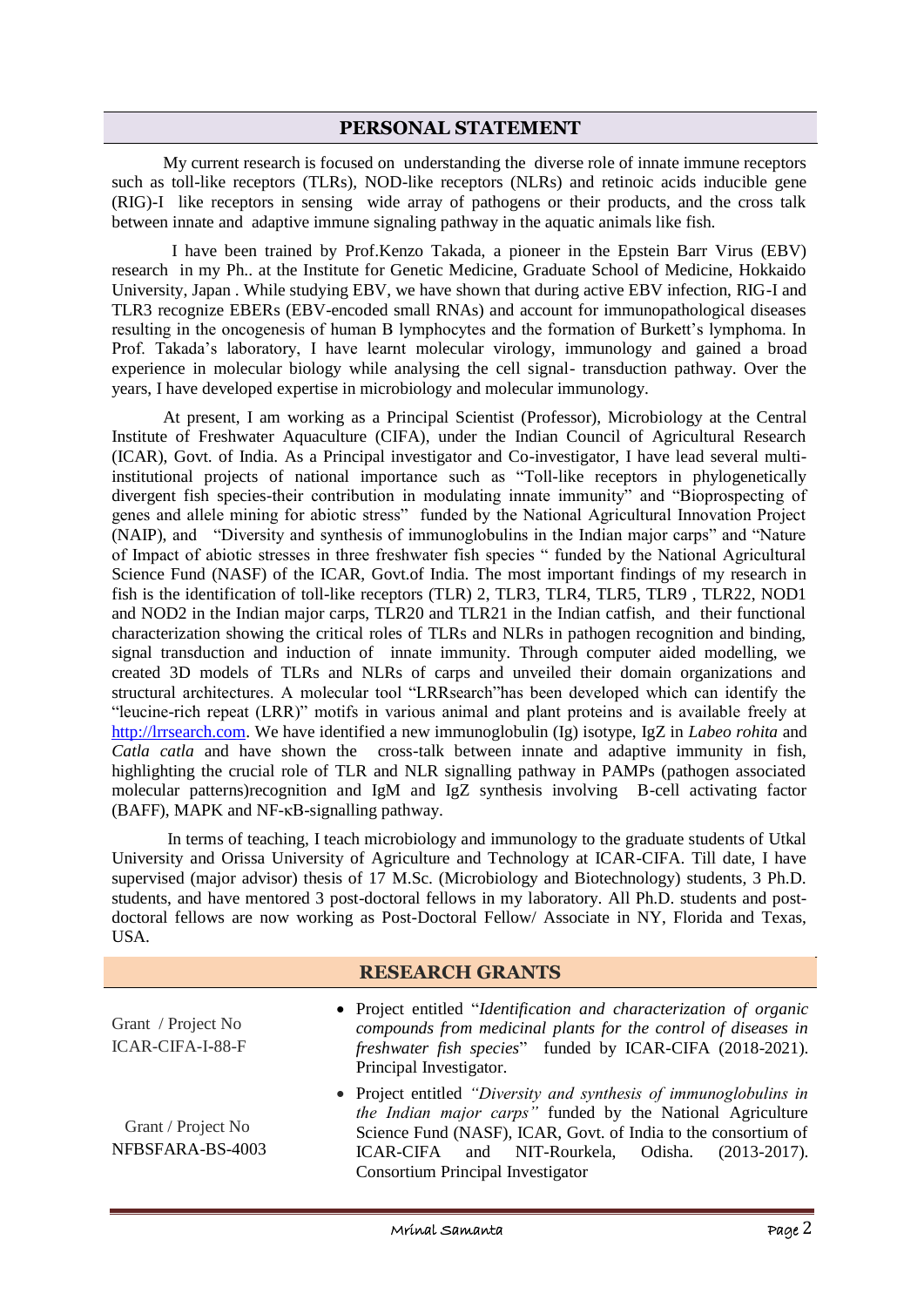Grant/Project No ICAR-CIFA-I**-**82-A

Grant/Project No ICAR-CIFA-I-82

 Grant/Project No NFBSFARA-AS-2001

 Grant/ Project No NAIP-C4-C30018 (4135)

Grant/ Project No NAIP-C4-C30033

 Grant/Project No ICAR-CIFA-P1-2008/ 1-FA-L-10/8310/(I-65)

 Grant/Project No ICAR-CIFA- P1-2007/ 1-FA-L-10/8310 (I-57)

 Grant/Project No ICAR-APCESS/ CIFA-E-20

 Grant/Project No ICAR-CIFA- P1-2002/ 4-FA-M-10/-8310 (I-32)

 Grant/Project No ICAR-CIFA- P1-90/ 2-FA-M-10/8110 (I-02)

- Project entitled "*Characterization of gill associated fish pathogens and their diagnosis and control measures*." (2014- 2017).Co-Principal Investigator.
- Project entitled "*Development of PCR based diagnostics of Aeromonas hydrophila infection in freshwater fish species*". (2012-2015). Principal Investigator.
- Project entitled *"Nature of Impact of abiotic stresses in three freshwater fish species*" funded by the NASF to the consortium of ICAR-CIFA, KIIT University, Bhubaneswar and ICAR-CIFRI, Barrackpur, W.B. (2011-2014). Consortium Co-Principal Investigator.
- Project entitled *"Toll-like receptors in phylogenetically divergent fish species-their contribution in modulating innate immunity* " funded by the National Agricultural Innovation Project (NAIP), ICAR, Govt. of India and World-Bank to the consortium of ICAR-CIFA, ICAR-CIFRI and TANUVAS. (2009-2014).Consortium Principal Investigator.
- Project entitled *"Bioprospecting of genes and allele mining for abiotic stress"* funded by NAIP, ICAR, Govt. of India and World-Bank to the consortium of 36 institutes. (2010-2014). Co- Investigator
- Project entitled "*Development of vaccine against Aeromonsas hydrophila*". (2008-2013). Co- Investigator.
- Project entitled "*Induction of innate immunity in Indian Major Carps through the activation of toll-like receptors signalling*". (2008-2011). Principal Investigator
- Project entitled *"Studies on the Endogeneous and Exogeneous source (Microbial) of cellulose enzyme in grass carp (Ctenopharyngodon idella)"* funded by the ICAR-APCESSfund. (2003-2006). Principal Investigator.
- Project entitled*"Characterization of associated bacteria and viruses in carps, catfish and prawn and their role in freshwater ecosystem*". (2000-2002). Co- Investigator
- Project entitled *"Optimization of carp production through intensive aquaculture and multiple cropping*" (2000-2002). Co- Investigator.

## **HONORS AND AWARDS**

**ASM-Indo-US- Visiting Professor of Microbiology**

- Best Poster Award  $(2<sup>nd</sup> prize)$
- Received American Society for Microbiology (ASM) and Indo-US Science and Technology Forum (IUSSTF)-Fellowship as a **Visiting Professor of Microbiology** to conduct research at the University of Rochester Medical Center, New York, USA
- Paper entitled " *Toll-like receptors in the Indian major carps: Expression, signaling cascades and innate immunity*" in the International Conference on Genomics in Aquaculture, held during 22-23 January, 2013.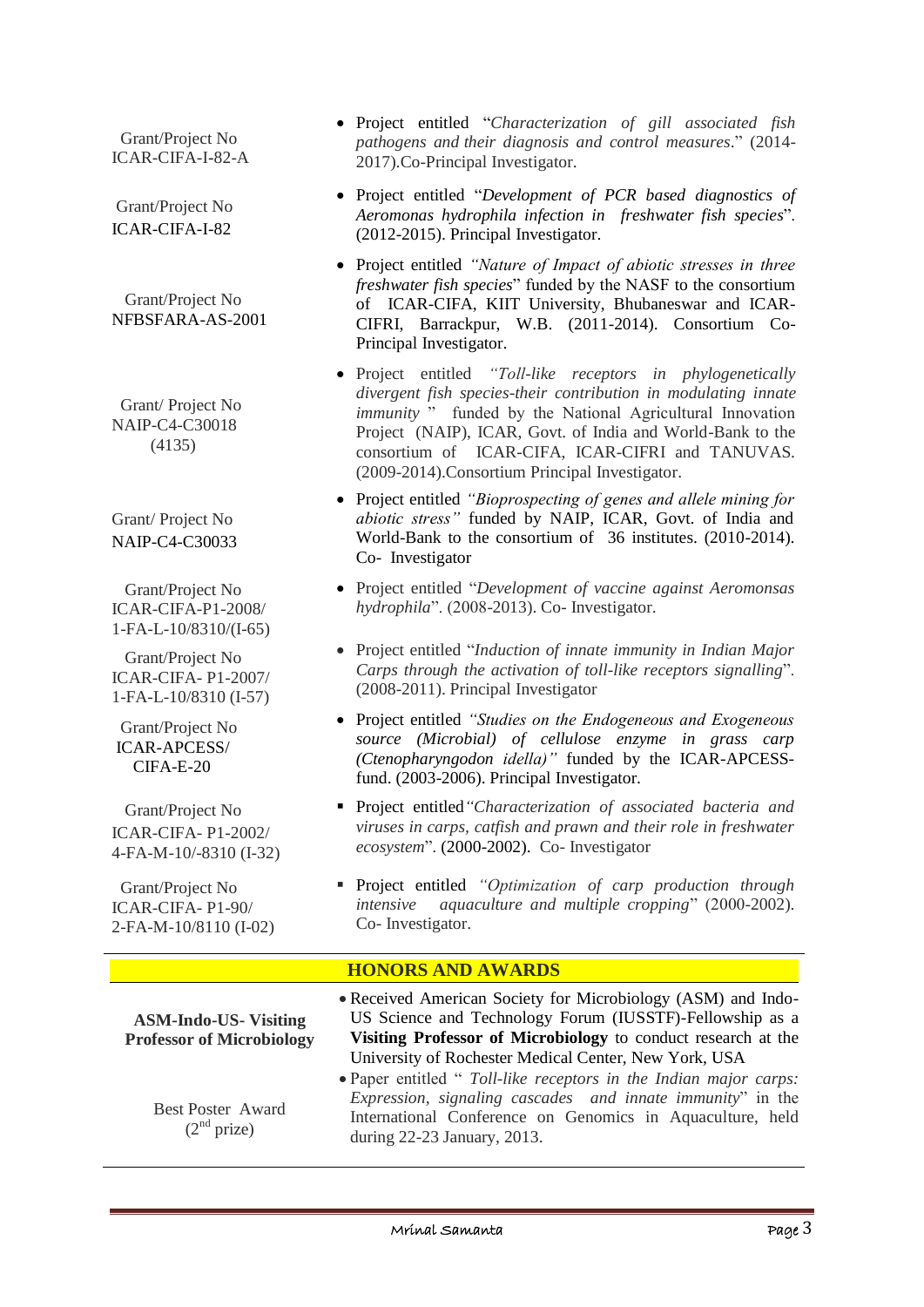| Fellow Award of 2012                                   | • Offered by the Society For Applied Biotechnology, India, in<br>recognition of outstanding achievements and contributions in the<br>field of microbial Biotechnology                                                                                                                                        |  |  |  |  |
|--------------------------------------------------------|--------------------------------------------------------------------------------------------------------------------------------------------------------------------------------------------------------------------------------------------------------------------------------------------------------------|--|--|--|--|
| Best Young Scientist Award<br>of the ICAR-CIFA<br>2011 | • In recognition of highest research contribution at the Indian<br>Council of Agricultural Research (ICAR)- Central Institute of<br>Freshwater Aquaculture (CIFA), Govt. of India.                                                                                                                           |  |  |  |  |
| <b>International Travel Award</b>                      | • Travel award for the oral presentation of a research paper<br>entitled" Epstein -Barr virus encoded small RNA (EBER)<br>interleukin-10 (hIL-10) through RIG-I signaling at<br>induces<br>32 <sup>nd</sup> International Herpes virus Workshop, held at Ashville,<br>NC, USA, -12 <sup>th</sup> July, 2007. |  |  |  |  |
| MEXT Award<br>$(2004 - 2008)$                          | • Japanese Government Fellowship (MEXT)) award for Ph.D. at<br>the Institute for Genetic Medicine, Faculty of Medicine,<br>Hokkaido University, Sapporo, Japan.                                                                                                                                              |  |  |  |  |
| Best Young Scientist Award<br>of the ICAR-CIFA<br>2003 | • In recognition of the highest research contribution at the Indian<br>Council of Agricultural Research (ICAR)- Central Institute of<br>Freshwater Aquaculture (CIFA), Govt. of India.                                                                                                                       |  |  |  |  |

## **TEACHING OF GRADUATE STUDENTS**

- Teaching of Microbiology, Immunology and Biotechnology to the M.Sc. and Ph.D. students of Utkal University and Orissa University of Agriculture and Technology, Bhubaneswar, India.
- Former visiting Professor of Microbiology, Vidyasagar University, Midnapore, West Bengal, India

# **GUIDANCE OF Ph.D. STUDENTS**

| Ph.D. (Microbiology)<br>Madhubanti Basu<br>2014    | Thesis title "Role of some bacterial PAMPs modulating the<br>innate immunity in freshwater fish, Cirrhinus mrigala through<br>TLR-signalling". Utkal University, Odisha. Dr. M. Basu is<br>currently working as Postdoctoral Associate in URMC, NY,<br>USA.: Major Advisor                   |
|----------------------------------------------------|----------------------------------------------------------------------------------------------------------------------------------------------------------------------------------------------------------------------------------------------------------------------------------------------|
| Ph.D. (Biotechnology)<br>Banikalyan Swain<br>2014  | Thesis title <i>"Molecular characterization of NOD-like</i><br>receptors modulating the innate immunity in Indian Major<br>Carps". Utkal University, Odisha. Dr.B. Swain is currently<br>working as Postdoctoral Associate in the UF, Florida, USA.<br>Major Advisor                         |
| Ph.D.(Life Science)<br><b>Bhakti Patel</b><br>2018 | Thesis title "Identification of immunoglobulin IgZ and IgM<br>and the role of innate immune signalling on their synthesis in<br>Catla catla". National Institute of Technology, Rourkela,<br>Odisha. Dr. B.Patel is currently working as a Post-doctoral<br>fellow in Texas, USA: Co Advisor |
| Ph.D.(Life Science)<br>Rajannya Banerjee<br>2019   | • Thesis (submitted) title "Studies on immunoglobulin $D( IgD)$<br>in Catla catla (Hamilton) and role of TNF superfamily<br>molecules in immunoglobulin synthesis". National Institute of                                                                                                    |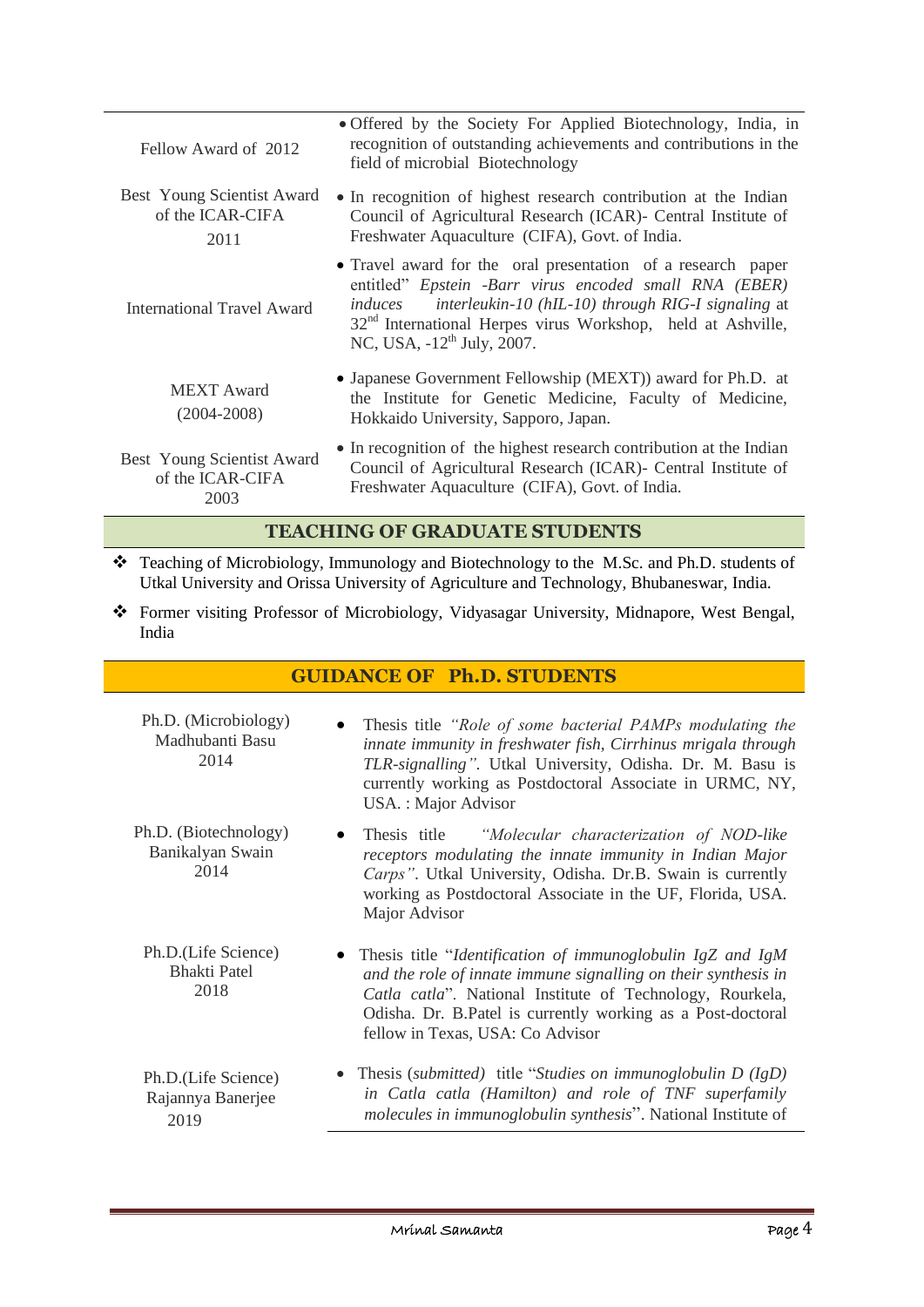## **MENTORING OF POST-DOCTORAL FELLOWS**

Dr. Madhubanti Basu, Ph.D. (Microbiology) (2014-2016) ; Dr. Premranjan Kumar, Ph.D.(Biotechnology), 2016 and Dr.Thirubhaimoji Abhimanan, Ph.D.(Life science) (2016-2017) Worked as Research Associates/ Post-doctoral fellows in my laboratory and have been trained in molecular immunology. Currently, they are working as Post- doctoral fellows/associate in USA.

# **GUIDANCE OF M.Sc. STUDENTS (MAJOR ADVISOR)**

| M.Sc. (Microbiology).<br>Sushmita Sadangi<br>2019  | Thesis entitled "Molecular characterization and expressional<br>quantification of IRAK1, ERK1 and JNK1 as<br>signal<br>transduction mediators of innate immunity in Labeo rohita<br>following PAMPs stimulation and pathogenic sepsis". Odisha<br>University of Agriculture and Technology, Odisha. |
|----------------------------------------------------|-----------------------------------------------------------------------------------------------------------------------------------------------------------------------------------------------------------------------------------------------------------------------------------------------------|
| M.Sc. (Microbiology)<br>Arpita Mohanty<br>2019     | Thesis entitled " TOLLIP and LGP2 in Labeo rohita :<br>$\bullet$<br>Molecular cloning, structural insights and expressional<br>quantification following pathogenic insults and PAMPs<br>stimulation". Odisha University of Agriculture<br>and<br>Technology, Odisha.                                |
| M.Sc. (Biotechnology)<br>Itishree Chinaray<br>2018 | Thesis<br>entitled<br>"Differential expression<br>analysis<br>οf<br>immunoglobulin D and Immunoglobulin M in Labeo rohita<br>following Aeromonas hydrophila and Edwardsiella tarda<br>infections". MITS -School of Biotechnology /Utkal University.                                                 |
| M.Sc. (Biotechnology)<br>Alokkumar Giri<br>2017    | Thesis entitled "Caspase 8 and caspase 9 gene of Labeorohita:<br>Molecular cloning, characterization and expression analysis in<br>A.hydrophila<br>and E.tarda<br>infection<br>and<br>rhabdoviral<br>vaccination". Siksha "O" Anusandhan University, Odisha.                                        |
| M.Sc. (Biotechnology)<br>Pragnya P Sahoo<br>2017   | Thesis entitled "Cloning, characterization and differential<br>expression analysis of dicer gene in L. rohita following Gram-<br>negative bacterial infections and rhabdoviral vaccinations".<br>Siksha "O" Anusandhan University, Odisha.                                                          |
| M.Sc. (Microbiology)<br>Sweta Satapathy<br>2017    | • Thesis entitled "Molecular cloning and characterization of<br>Complement 5 gene in Labeo rohita and its differential<br>expression following E.tarda, A .hydrophila infections and<br>rhabdoviral vaccinations". MITS -School of Biotechnology.                                                   |
| M.Sc. (Microbiology)<br>Laxmipriya Rout<br>2017    | Thesis entitled "Molecular cloning and characterization of<br>MX1-1 gene in Labeo rohita and modulation of its expression<br>in response to A. hydrophila and E. tarda infections and<br>rhabdoviral vaccinations". MITS -School of Biotechnology,<br>Utkal University.                             |
| M.Sc. (Biotechnology)<br>Archana Naik<br>2015      | Thesis entitled "Molecular cloning and characterization of<br>Major Histocompatibility Complex (MHC) gene and its<br>modulation following bacterial infection in Labeo rohita)".<br>Siksha "O" Anusandhan University, Odisha.                                                                       |
| M.Sc.(Biotechnology)<br>Monika Prusty              | Thesis entitled "Cloning and characterization of T cell<br>receptor gene and their expression in the Indian major carps,                                                                                                                                                                            |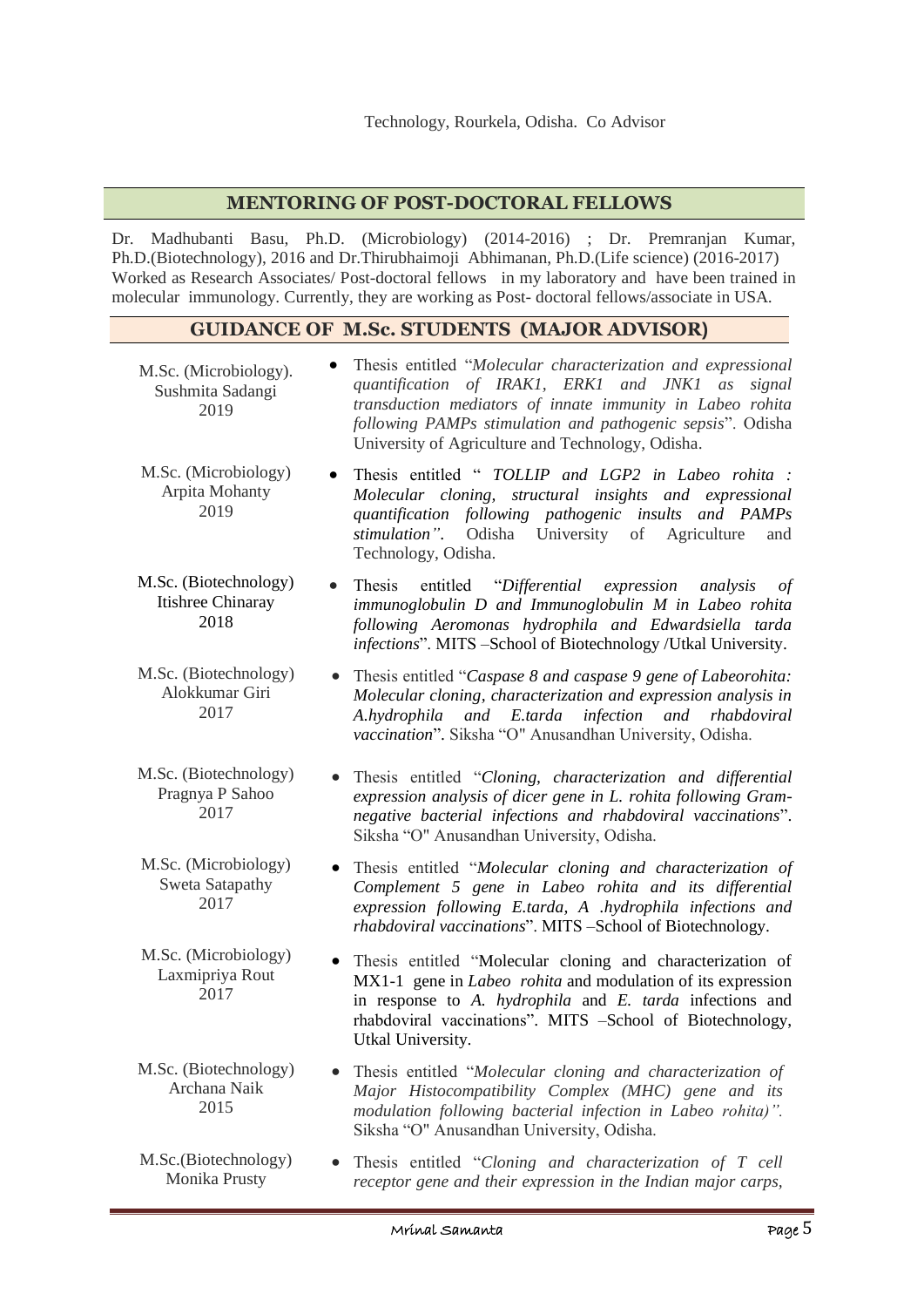| 2015                                                                                           | rohu (Labeo rohita) following Aeromonas hydrophila<br>infection". TACT-Utkal University, Odisha.                                                                                                                                                                                  |  |  |  |  |  |
|------------------------------------------------------------------------------------------------|-----------------------------------------------------------------------------------------------------------------------------------------------------------------------------------------------------------------------------------------------------------------------------------|--|--|--|--|--|
| M.Sc. (Biotechnology)<br>Subhasmita Barik<br>2013                                              | • Thesis entitled "Identification and characterization of some<br>toll-like receptors in the Indian catfish, magur (Clarias<br>batrachus)". Utkal University, Odisha.                                                                                                             |  |  |  |  |  |
| M.Sc. (Microbiology)<br>Susmita Mohapatra<br>2012                                              | Thesis entitled "Molecular cloning and characterization of<br>MyD88, TRAF6 and TLR2 and their differential expression<br>following bacterial infection in Labeo rohita". Orissa<br>University of Agriculture and Technology, Odisha.                                              |  |  |  |  |  |
| M.Sc. (Microbiology).<br>Monalisa Ray Mohapatra<br>2010                                        | Thesis entitled "Identification and characterization of some<br>innate immune genes of Labeo rohita". Orissa University of<br>Agriculture and Technology, Odisha.                                                                                                                 |  |  |  |  |  |
| M.Sc. (Microbiology).<br>Priyambada Behera<br>2009<br>M.Sc.(Biotechnology)<br>Banikalyan Swain | Thesis entitled "Characterization of virulence associated genes<br>of Aeromonas hydrophila". Orissa University of Agriculture<br>and Technology.<br>Thesis entitled "Molecular characterization of interleukin -10<br>gene isolated from Labeo rohita". Utkal University, Odisha. |  |  |  |  |  |
| 2009<br>M. F.Sc. (Fishery Science)<br>Dada Saheb. B. Akolkar<br>2004                           | Thesis entitled "Molecular characterization of cellulolytic<br>bacteria and their cellulase gene in freshwater fishes". ICAR-<br>Central Institute of Fisheries Education, Mumbai.                                                                                                |  |  |  |  |  |
| M.Sc. (Microbiology).<br>Pushpita Mishra<br>2003                                               | Thesis entitled "Cloning and sequencing of the 16S ribosomal<br>RNA gene and molecular characterization of the cytotoxic<br>proteins of the freshwater Vibrio species". Orissa University<br>of Agriculture and Technology, Odisha.                                               |  |  |  |  |  |
| M.Sc. (Microbiology)<br>Anupama Sahoo<br>2002                                                  | Thesis entitled "Isolation and identification of freshwater<br>Vibrio species from freshwater carps and prawns and their<br>molecular characterization by RAPD-PCR, PCR-RFLP,<br>plasmid and protein profiling". Orissa University of<br>Agriculture and Technology, Odisha.      |  |  |  |  |  |
| <b>SUMMER PROJECTS</b>                                                                         |                                                                                                                                                                                                                                                                                   |  |  |  |  |  |
| M.Sc. (Life Science)<br>Chandan Kanta Das<br>2011                                              | Project entitled "Inductive expression analysis of Toll-like<br>receptor-9 gene in the Indian Major Carp, Labeo rohita by<br>Quantitative real-time (qRT)-PCR assay". National Institute of<br>Technology (NIT), Rourkela, Odisha.                                                |  |  |  |  |  |
| M.Sc. (Life Science)<br>Sobha Biswal<br>2011                                                   | Project entitled "Cloning and sequencing of TLR-22 gene in<br>the Indian Major Carp, Labeo rohita". National Institute of<br>Technology (NIT), Rourkela, Odisha.                                                                                                                  |  |  |  |  |  |

#### **PUBLICATIONS**: **https://scholar.google.co.in/citations?user=okwRgtYAAAAJ&hl=en**

- Sadangi S, Mohanty A, Paichha M, **Samanta M**. Molecular characterization and expression analysis of two crucial MAPKs- jnk1 and erk1 as cellular signal transducers in *Labeo rohita* in response to PAMPs stimulation and pathogenic invasion. **J Fish Biol. 2019** . doi: 10.1111/jfb.14244.
- Sadangi S, Mohanty A, Paichha M, Gouda S, Saha A, Das S, **Samanta M.** Molecular characterization and expressional modulation of IRAK1 as downstream signaling adaptor molecule of TLR-signaling pathways in Labeo rohita following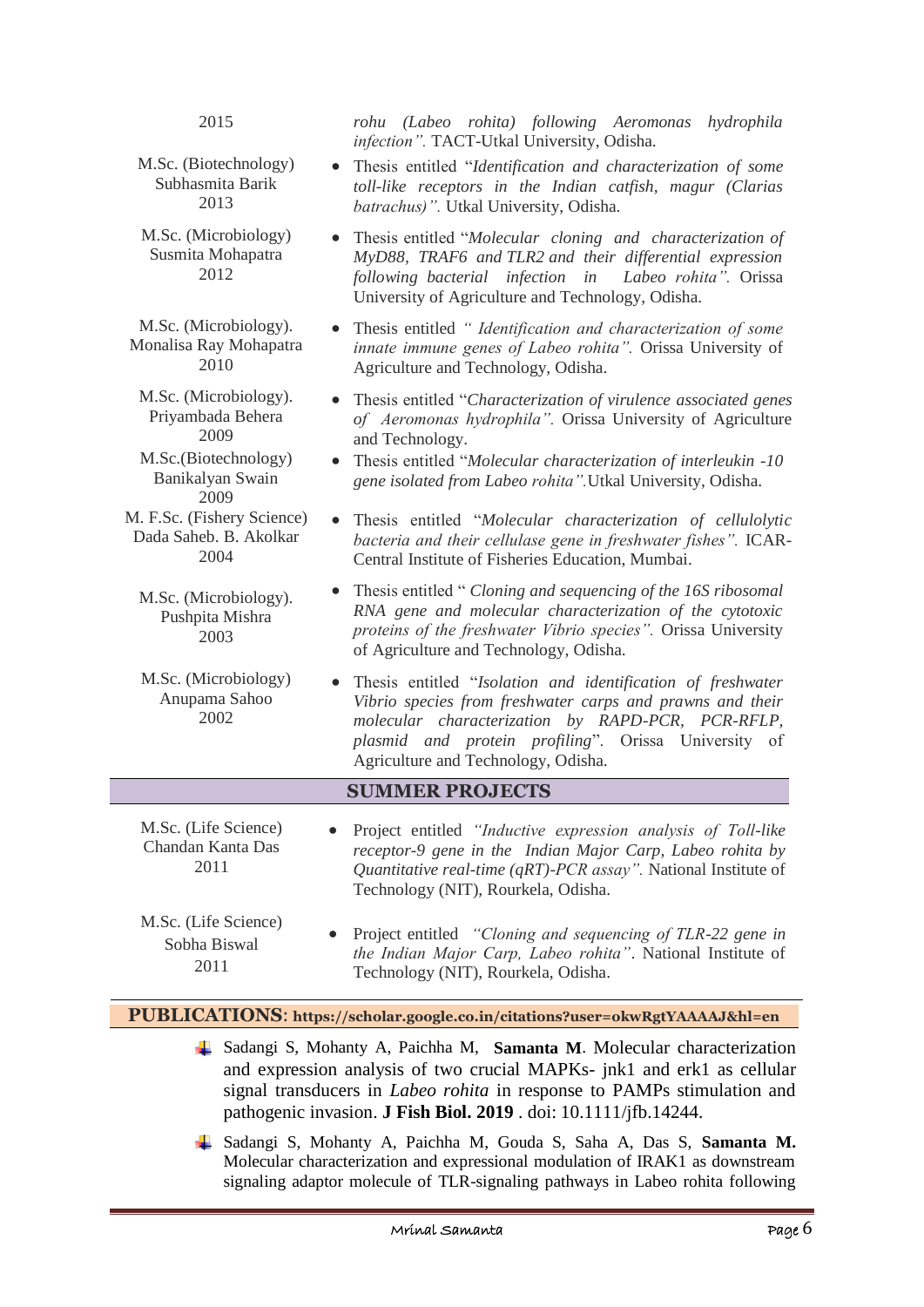PAMPs stimulation and bacterial infections. **Fish Shellfish Immunol**. **2019** ,28;96:161-176. doi: 10.1016/j.fsi.2019.11.064.

- $\blacktriangle$  Banerjee R, Roy S, Samanta M, Das S. Molecular cloning, characterization and expression analysis of MHCI and chemokines CXCR3 and CXCR4 gene from freshwater carp, *Catla catla*. **Microbiol Immunol. 2019**,63(9):379-391. doi: 10.1111/1348-0421.12728.
- Banerjee R, Kanak K, Patel B, **Samanta M**, Das S. Cloning and identification of antimicrobial peptide, hepcidin from freshwater carp, *Catla catla* on pathogen challenge and PAMPs stimulation**. 3 Biotech. 2019,** 9(9):341. doi: 10.1007/s13205- 019-1874-6.
- Nayak M, Giri SS, Pradhan A, **Samanta M**, Saha A. Effects of dietary α-linolenic acid/linoleic acid ratio on growth performance, tissue fatty acid profile, serum metabolites and Δ6 fad and elovl5 gene expression in silver barb (*Puntius gonionotus*). **J Sci Food Agri**c. **2019,** doi: 10.1002/jsfa.10177.
- Patel B, Banerjee R, Basu M, Lenka SS, Paichha M, **Samanta M**, Das S. Toll like receptor induces Ig synthesis in Catla catla by activating MAPK and NF-κB signaling. **Mol Immunol, 2019** ;105 : 62-75 https://doi.org/10.1016/j.molimm.2018.11.012.
- Lenka SS, Paichha M, Basu M, **Samanta M**. LrHMGB1 Shares Structural Similarities with Human HMGB1, and Its Expression Is Induced in Bacterial Infection, Antiviral Vaccination, and Pathogen-Associated Molecular Patterns Stimulation. **DNA Cell Biol,2018;** 37(8):708-723.
- Giri AK, Paichha M, Saha A, Das S, **Samanta M**. Lrcasp9 shares similarity in structural motifs with human caspase-9 and is activated following bacterial infection and anti-viral vaccination. **3 Biotech, 2018**; 8:340.
- Patel B, Banerjee R, **Samanta M**, Das S. Diversity of Immunoglobulin (Ig) Isotypes and the Role of Activation-Induced Cytidine Deaminase (AID) in Fish. **Mol Biotechnol, 2018;** 60(6):435-453.
- Pradhan A, Nayak M, **Samanta M**, Panda RP, Rath SC, Giri SS, Saha A. Gonadotropin receptors of *Labeo rohita*: Cloning and characterization of fulllength cDNAs and their expression analysis during annual reproductive cycle. **Gen Comp Endocrinol, 2018**; 263:21-31.
- Nayak M, Saha A, Pradhan A, **Samanta M**, Mohanty T K, Giri SS. Influence of dietary lipid levels on growth, nutrient utilization, tissue fatty acid composition and desaturase gene expression in silver barb (*Puntius gonionotous*) fingerlings. **Com. Biochem. and Physio Part B, 2018**; 226: 18-25
- Nayak M, Pradhan A, Giri SS, **Samanta M**, Konkimalla BV, Saha A. [Molecular](https://www.sciencedirect.com/science/article/pii/S1096495917301938)  [characterization, tissue distribution and differential nutritional regulation of](https://www.sciencedirect.com/science/article/pii/S1096495917301938)  [putative Elovl5 elongase in silver barb \(](https://www.sciencedirect.com/science/article/pii/S1096495917301938)*Puntius gonionotus)*. **Com. Biochem. and Physio Part B, 2018;** 217: 27-39
- **Samanta M,** Basu M, Swain B, Paichha M, Lenka SS, Das S, Jayasankar P, Maiti NK. Molecular cloning and characterization of LrTLR4, analysis of its inductive expression and associated down-stream signaling molecules following lipopolysaccharide stimulation and Gram-negative bacterial infection. **Fish Shellfish Immunol, 2017; 60:164-176**
- Banerjee R, Patel B, Basu M, Lenka SS, Paicha M, **Samanta M**, Das S. Molecular cloning, characterization and expression of immunoglobulin D (IgD) on pathogen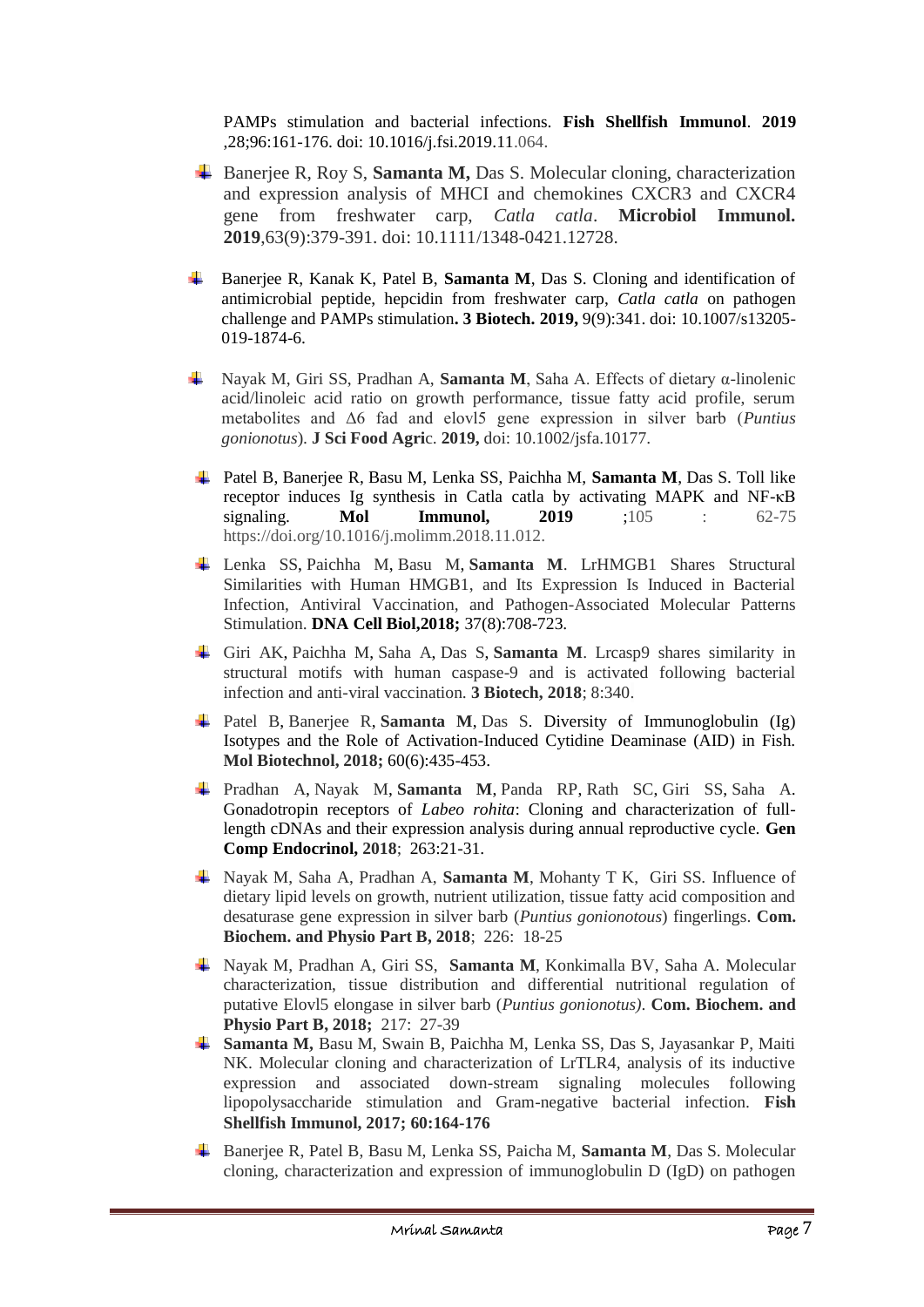challenge and PAMPs stimulation in freshwater carp, *Catla catla*. **Microbiol Immunol, 2017;** 61 (10): 452-458

- Patel B, Kumari S, Banerjee R, **Samanta M**, Das S. Disruption of the quorum sensing regulated pathogenic traits of the biofilm-forming fish pathogen *Aeromonas hydrophila* by tannic acid, a potent quorum quencher**. Biofouling, 2017;**33(7):580-590
- Nayak M, Saha A, Pradhan A, **Samanta M**, Giri, SS. Dietary fish oil replacement by linseed oil: Effect on growth, nutrient utilization, tissue fatty acid composition and desaturase gene expression in silver barb (*Puntius gonionotus*) fingerlings. **Com. Biochem. and Physio Part B, 2017**; 205:1-12
- Basu M, Lenka SS, Paichha M, Patel B, Banerjee R, Das S, Jayasankar P, **Samanta M**. 2016. B cell activating factor is induced by toll-like receptor and NOD-like receptor-ligands and plays critical role in IgM synthesis in *Labeo rohita*. **Mol Immunol, 2016**. 78:9-26.
- Basu M, Lenka SS, Paichha M, Swain B, Patel B, Banerjee R, Jayasankar P, Das S, **Samanta M**. Immunoglobulin (Ig) D in *Labeo rohita* is widely expressed and differentially modulated in viral, bacterial and parasitic antigenic challenges. **Vet. Immunol. Immunopathol, 2016;** 179:77-84.
- Patel B, Banerjee R, Basu M, Lenka S, **Samanta M**, Das S. Molecular cloning of IgZ heavy chain isotype in *Catla catla* and comparative expression profile of IgZ and IgM following pathogenic infection. **Microbiol Immunol**, **2016**; 60(8): 561- 567
- Patel B, Kumar P , Banerjee R , Basu M , Pal A**, Samanta M**, Das S. *Lactobacillus acidophilus* attenuates *Aeromonas hydrophila* induced cytotoxicity in catla thymus macrophages by modulating oxidative stress and inflammation. **Mol Immunol,** 2016; 75:69-83. doi: 10.1016/j.molimm.2016.05.012.
- Tripathy S, Padhi SK, Sen R, Maji,U, **Samanta M**, Mohanty S, Maiti NK. Draft Genome Sequence of Brevibacillus borstelensis cifa\_chp40, a Thermophilic Strain Having Biotechnological Importance. **J Genomics**, **2016;** 4: 4–6.
- Tripathy S, Padhi SK, Mohanty S, **Samanta M,** Maiti NK . Analysis of the metatranscriptome of microbial communities of an alkaline hot sulfur spring revealed different gene encoding pathway enzymes associated with energy metabolism . **Extremophiles, 2016;** 20(4):525-536
- Tripathy S, Padhi SK, Sen R, Mohanty S, **Samanta M**, Maiti NK. Profiling of Brevibacillus borstelensis transcriptome exposed to high temperature shock. **Genomics, 2016;** 107 (1), 33-39
- Saha A, Pradhan A, Sengupta S, Nayak M**, Samanta** M, Sahoo L, Giri SS. Molecular characterization of two kiss genes and their expression in rohu (Labeo rohita) during annual reproductive cycle. **Comp Biochem Physiol B Biochem Mol Biol**, **2016;** 191:135-145
- Basu M, Paichha M, Lenka SS, Chakrabarti R, **Samanta M**. Hypoxic stress: impact on the modulation of TLR2, TLR4, NOD1 and NOD2 receptor and their down-stream signalling genes expression in catla (*Catla catla*). **Mol Biol Rep, 2016;** 43(1) 1-9 DOI 10.1007/s11033-015-3932-4.
- Basu M, Paichha M, Swain B, Lenka SS, Singh S, Chakrabarti R, **Samanta M**.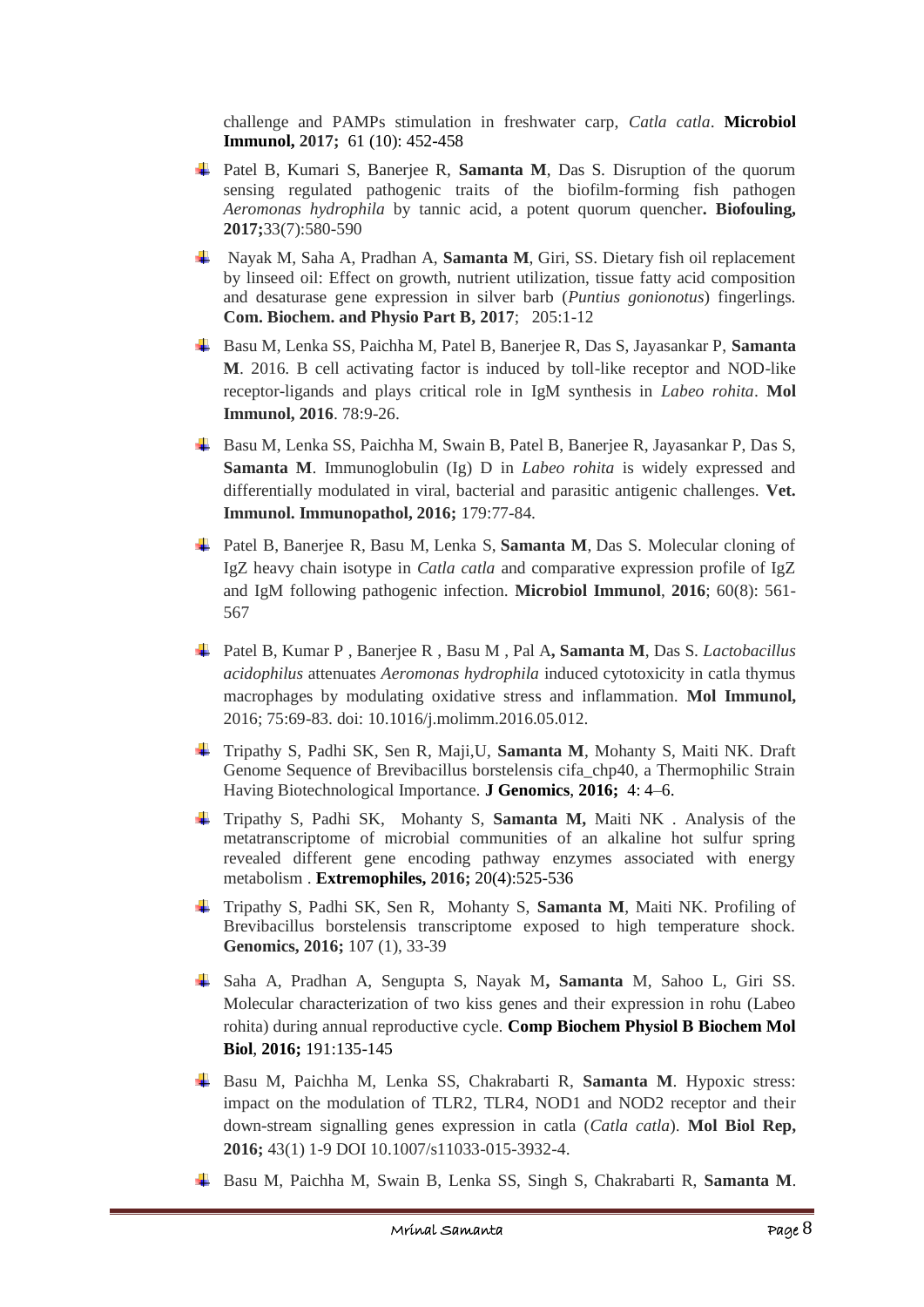Modulation of TLR2, TLR4, TLR5, NOD1 and NOD2 receptor gene expressions and their downstream signaling molecules following thermal stress in the Indian major carp catla (*Catla catla*). **3 Biotech**, **2015;** 5(6) 1021-1030 DOI 10.1007/s13205-015-0306-5.

- Swain B, Basu M, Lenka SS, Das S, Jayasankar P, **Samanta M.** Characterization and inductive expression analysis of interferon gamma related (IFN-γrel) gene in the Indian major carp, rohu (*Labeo rohita*). **DNA Cell Biol, 2015**; 34(5):367-378 DOI: 10.1089/dna.2014.2656.
- Bej A, Sahoo BR, Swain B, Basu M, Jayasankar P, **Samanta M**. LRRsearch : An asynchronous server-based application for the prediction of leucine-rich repeat motifs and an integrative database of NOD like receptors. **Comput. Biol Med, 2014;** 53:164-70.
- **Samanta M**, Swain B, Basu M, Mahapatra GB, Sahoo BR, Paichha M, Lenka SS, Jayasankar P. Toll-like receptor 22 (TLR22) in *Labeo rohita* : Molecular cloning, characterization, 3D modeling and expression analysis following ligands stimulation and bacterial infection. **Appl Biochem Biotechnol***,***2014;** 174(1):309- 327.
- Behera T, Swain P, Rangacharulu PV, **Samanta M**. Nano-Fe as feed additive improves the hematological and immunological parameters of fish, *Labeo rohita* H. **Appl Nanosci, 2014**; 4:687–694
- Rauta PR, **Samanta M**, Dash HR , Nayak B , Das S. Toll-like receptors (TLRs) in aquatic animals: Signaling pathways, expressions and immune responses. **Immunology letters, 2014;** 158 (1): 14-24
- Iwakiri D, Minamitani T, **Samanta M**. Epstein-Barr virus latent membrane protein 2A contributes to anoikis resistance through ERK activation. **J Virol**, **2013.** 87(14):8227-34.
- **Samanta M**, Basu M, Swain B, Panda P, Jayasankar P. Molecular cloning and characterization of Toll-like receptor 3, and inductive expression analysis of type I IFN, Mx and pro-inflammatory cytokines in the Indian carp, rohu (*Labeo rohita*). **Mol Biol Rep**, **2013**; 40 (1): 225-235
- Swain B, Basu M, **Samanta M**. NOD1 and NOD2 receptors in mrigal (*Cirrhinus mrigala*): inductive expression and downstream signalling in ligand stimulation and bacterial infections. **J Biosci, 2013;** 38(3):533-548.
- Sahoo B, Swain B, Dikhit MR, Basu M, Bej A, Jayasankar P*,* Samanta M**.** Activation of nucleotide binding and oligomerization domain (NOD) 1 receptor signaling in *Labeo rohita* by iE-DAP, and identification of ligands binding key motifs in NOD1 by molecular modeling and docking. **Appl Biochem Biotechnol***,*  **2013;**170 (6):1282-1309.
- Sahoo B, Basu M, Swain B, Dikhit MR, Jayasankar P, Samanta M*.* Elucidation of novel structural scaffold in rohu TLR2, and its binding site analysis with peptidoglycan, lipoteichoic acid and zymosan ligands, and downstream MyD88 adaptor protein. **Biomed Res International,** 2013. *[http://](http://dx.doi.org/10.1155/2013/185282)  [dx.doi.org/10.1155/2013/185282.](http://dx.doi.org/10.1155/2013/185282)*
- Swain B, Maiti NK, **Samanta M**. Nucleotide Binding and Oligomerization Domain 1 (NOD1) Receptor in Catla (*Catla catla*) : Inductive Expression and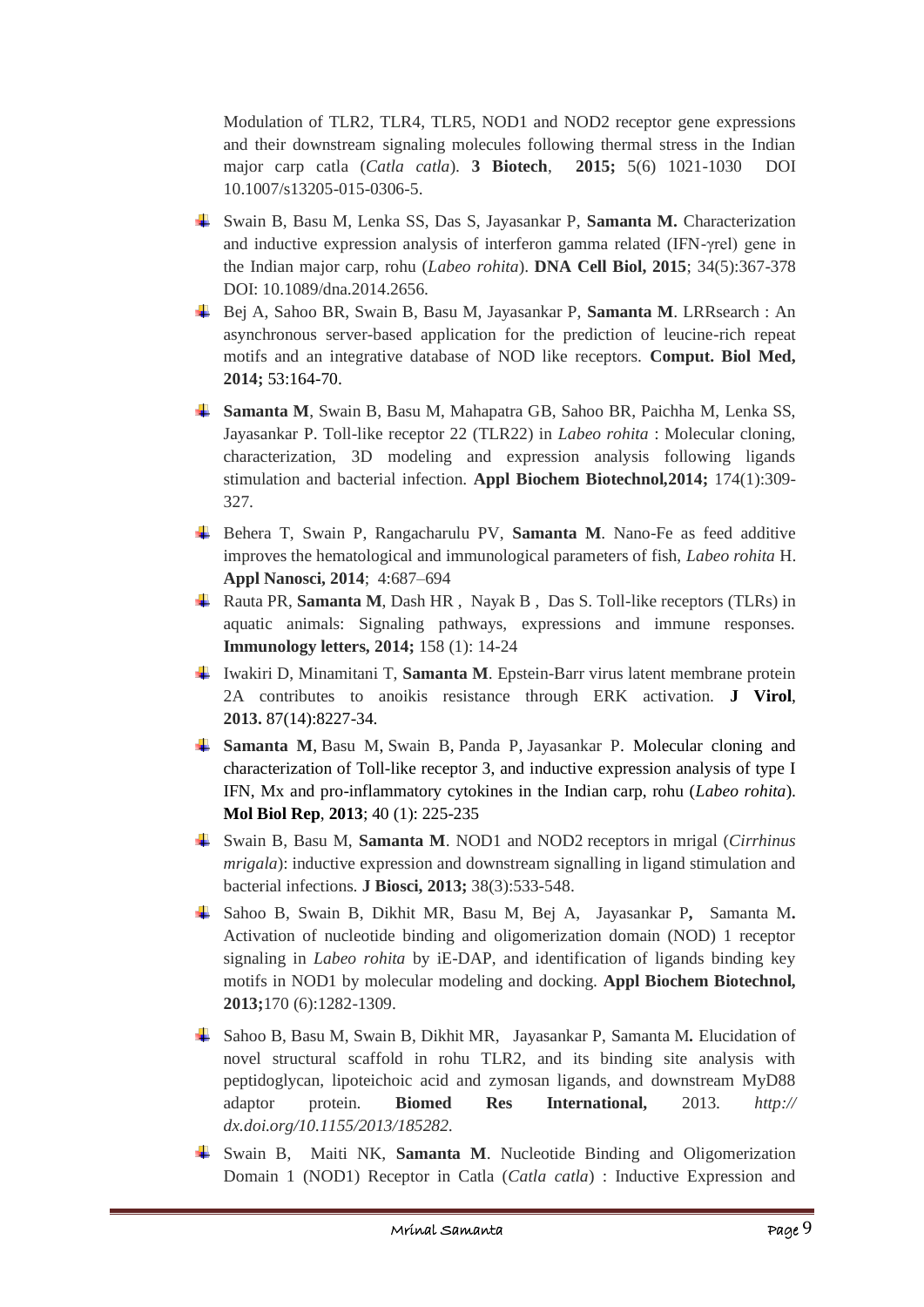Down-Stream Signaling in Ligand Stimulation and Bacterial Infections**. Int. Res. J. Biological Sci, 2013**. **2(3),** 55-61

- Maharana J, Swain B, Sahoo BR, Dikhit MR, Basu M, Mohapatra AS, Jayasankar P, **Samanta M.** Identification of MDP (muramyl dipeptide)-binding key domains in NOD2 (nucleotide-binding and oligomerization domain-2) receptor of *Labeo rohita*. **Fish Physiol Biochem**, 2013; 39:1007–1023 d.
- Basu M, Maiti NK, **Samanta M**. Toll-like receptor (TLR) 4 in mrigal (*Cirrhinus mrigala*): Response to lipopolysaccharide treatment and *Aeromonas hydrophila*  infection. **Int. Res. J. Biological Sci, 2013; 2(4), 20-27**
- Mohanty S, Mishra P, Dash SS, **Samanta M**, Meher PK. Cellulolytic Activity in the Digestive Tract of Grass carp *Ctenopharyngodon idella.* **Animal Nutrition and Feed Technology**, **2013;** 13 (1). 45-56
- **Samanta M**, Swain B, Basu M, Panda P, Mohapatra GB, Sahoo BR and Maiti NK. Molecular characterization of toll-like receptor 2 (TLR2), analysis of its inductive expression and associated down-stream signaling molecules following ligands exposure and bacterial infection in the Indian major carp, rohu (*Labeo rohita*). **Fish Shellfish Immunol, 2012; 32(3):411-425.**
- Basu M, Swain B, Sahoo BR, Maiti NK, **Samanta M**. Induction of toll-like receptor (TLR) 2, and MyD88-dependent TLR signaling in response to ligands stimulation and bacterial infections in the Indian major carp, mrigal (*Cirrhinus mrigala).* **Mol Biol Rep, 2012; 39(5):6015-6028.**
- Basu M, Swain B, Maiti NK, Routray P, **Samanta M**. Inductive expression of tolllike receptor 5 (TLR5) and associated downstream signaling molecules following ligand exposure and bacterial infection in the Indian major carp, mrigal (*Cirrhinus mrigala).* **Fish Shellfish Immunol,2012; 32(1):121-131.**
- Swain B, Basu M, **Samanta M**. Molecular cloning and characterization of nucleotide binding and oligomerization domain-1 (NOD1) receptor in the Indian Major Carp, rohu (*Labeo rohita*), and analysis of its inductive expression and down-stream signalling molecules following ligands exposure and Gram-negative bacterial infections. **Fish Shellfish Immunol, 2012; 32(5)899-908.**
- Swain B, Basu M, Sahoo BR, Maiti NK, Routray P, Eknath AE, **Smanta M.**  Molecular characterization of nucleotide binding and oligomerization domain (NOD)-2, analysis of its inductive expression and down-stream signalling following ligands exposure and bacterial infection in rohu (*L. rohita*). **Dev Comp Immunol, 2012; 36 (1):93-103.**
- Sahoo BR, [Basu M,](http://www.ncbi.nlm.nih.gov/pubmed?term=Basu%20M%5BAuthor%5D&cauthor=true&cauthor_uid=22705475) [Swain B,](http://www.ncbi.nlm.nih.gov/pubmed?term=Swain%20B%5BAuthor%5D&cauthor=true&cauthor_uid=22705475) [Maharana J,](http://www.ncbi.nlm.nih.gov/pubmed?term=Maharana%20J%5BAuthor%5D&cauthor=true&cauthor_uid=22705475) [Dikhit MR,](http://www.ncbi.nlm.nih.gov/pubmed?term=Dikhit%20MR%5BAuthor%5D&cauthor=true&cauthor_uid=22705475) [Jayashankar P,](http://www.ncbi.nlm.nih.gov/pubmed?term=Jayashankar%20P%5BAuthor%5D&cauthor=true&cauthor_uid=22705475) **[Samanta](http://www.ncbi.nlm.nih.gov/pubmed?term=Samanta%20M%5BAuthor%5D&cauthor=true&cauthor_uid=22705475)  [M](http://www.ncbi.nlm.nih.gov/pubmed?term=Samanta%20M%5BAuthor%5D&cauthor=true&cauthor_uid=22705475)**. Structural insights of rohu TLR3, its binding site analysis with fish reovirus dsRNA, poly I:C and zebrafish TRIF. **Int J Biol Macromol, 2012.** 51: 531– 543.
- Sahoo BR, Swain B, Basu M, Panda P, Maiti NK, Eknath AE, **Samanta M.** 3Dmodeling and molecular dynamics simulation of an immune-regulatory cytokine, interleukin-10 from the Indian major carp, Catla catla. **J Mol Model**,2012; 18(5):1713-22.
- Mishra P, Mohanty S, **Samanta M**, Rath CC Reestablishment of Cellulase-Producing Bacteria in the Intestine of Grass Carp (*Ctenopharyngodon idella).* **Dynamic Biochemistry, Process Biotechnology and Molecular Biology 6 (Special Issue 1),**2012
- Sarkar B, Mahanty A, Netam SP, Mishra S, Pradhan N, **Samanta M**. 2012.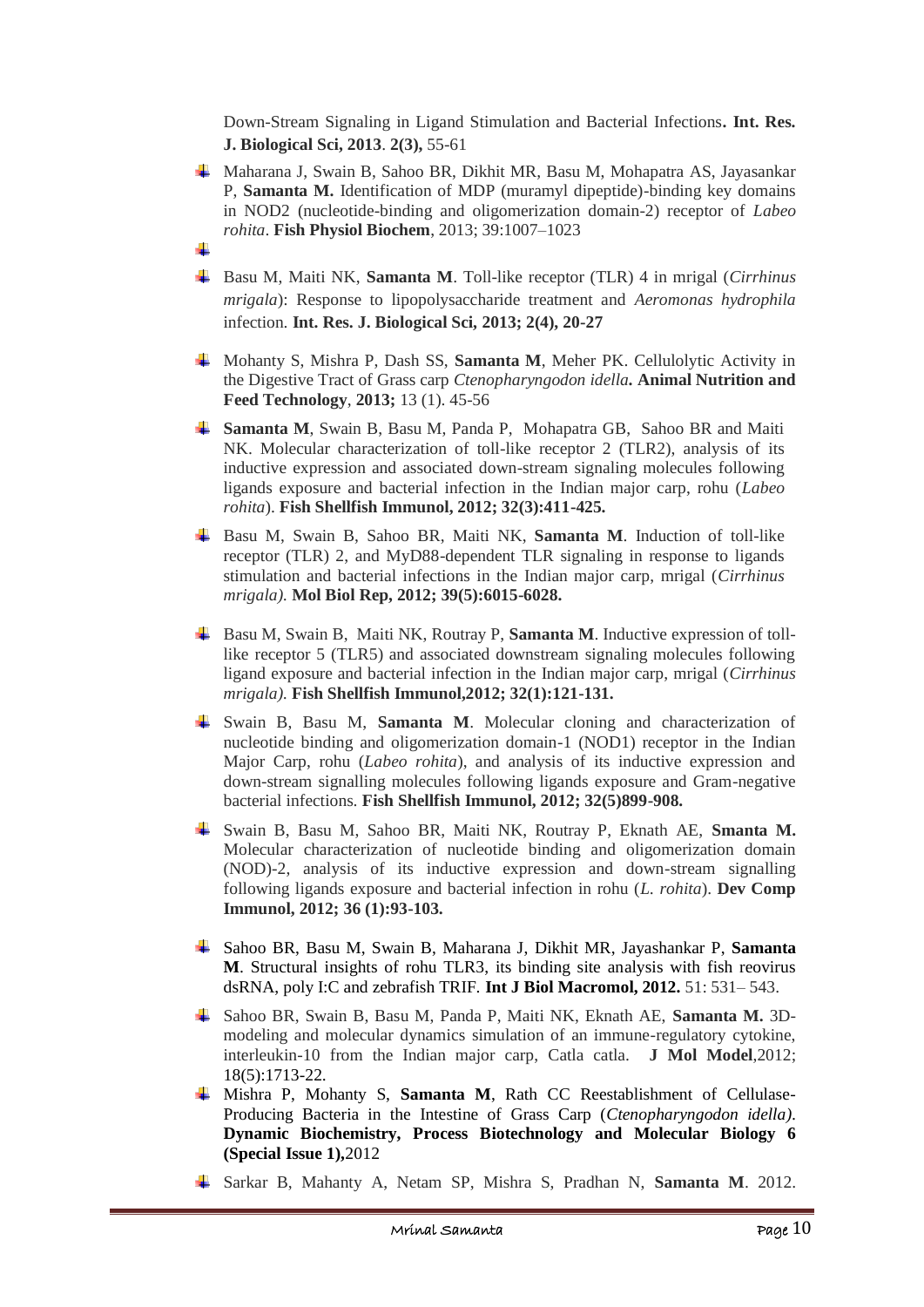Inhibitory role of silver nano prticles against important fish pathogen, Aeromonas hydrophila*.* **Int. J. Nanomaterials and Biostructure. 2(4): 70-74**

- Swain B, Samanta M, **Basu M**, Panda P, Sahoo BR, Maiti NK, Mishra BK, Eknath AE. 2012. Molecular characterization, analysis of inductive expression and mechanism of induction of Interleukin-10 gene of Indian major carp catla. (*Catla catla*). **Aquacult Res**. 43(6): 897-907
- Swain B, Basu M, **Samanta M.** 2011. Cloning of interleukin-10 gene in the Indian major carp, *Labeo rohita* (Hamilton 1822) and its functional characterization following *Aeromonas hydrophila* infection. **Indian J fish, 2011;** 58(4): 39-47.
- Sahu I, Das BK. , Marhual N , **Samanta M**, Mishra B K , Eknath AE. Toxicity of Crude Extracellular Products of *Aeromonas hydrophila* on Rohu, *Labeo rohita* (Ham.). **Indian J Microbiol**, 2011; 51(4):515-20.
- Mohanty S, Choudhury P K, Dash A, **Samanta M** and Maiti N K . Genotypic and phenotypic diversity of Bacillus spp. isolated from Freshwater Ecosystems. **J. Aquaculture. Res. Dev**. 2011 http://dx.doi.org/10.4172/2155-9546.1000112.
- **Samanta M** and Takada K. Modulation of innate immunity system by Epstein-Barr virus encoded non-coding RNA and oncogenesis: **Cancer science, 2010;** 101(1); 29-35.
- Mishra P, **Samanta M**, Mohanty S, Maiti NK.Characterization of *Vibrio* species isolated from freshwater fishes by ribotyping. **Ind. J. Microbiol, 2010;** 50(1)101- 103.
- Iwakiri D, Zhou L, **Samanta M**, Matsumoto M, Ebihara T, Seya T, Imai S, Fujieda M , Kawa K, Takada K.. Epstein-Barr virus (EBV)–encoded small RNA is released from EBV-infected cells and activates signaling from toll-like receptor 3: **Journal of Experimental Medicine, 2009 ;** 206(10): 2091-99.
- Mishra P, **Samanta M**, Maiti NK, Sarangi N. Characterization of extracellular cytotoxic protein of *Vibrio* spp.isolated from freshwater carps and prawns: **Indian J. Fish**., **2009;** 56(4) : 307-311.
- **Samanta M**, Iwakiri D, Takada K. Epstein-Barr virus-encoded small RNA induces IL-10 through RIG-I-mediated IRF-3 signaling: **Oncogene, 2008;** 27: 4150-4160.
- Maiti NK, Mondal A, Mohanty S, **Samanta M.**Comparative analysis of genome of *Edwardsiella tarda* by BOX-PCR and PCR-ribotyping. **Aquaculture, 2008**; 280: 60-63.
- Acharya M, Maiti NK, Mohanty S, Mishra P, **Samanta M.** 2007. Genotyping of *Edwardsiella tarda* isolated from freshwater fish culture system*.* **Comp.Immunol. Microbiol & Infect. Dis**, **2007;** 30: 33-40.
- Tripathy S, Kumar N, Mohanty S, **Samanta M**, Mandal RN, Maiti NK. Characterisation of *Pseudomonas aeruginosa* isolated from freshwater culture system. **Microbiol. Res, 2007**. 162 .391-396.
- **Samanta M**, Iwakiri D, Kanda T, Imaizumi T, Takada K. EB virus-encoded RNAs are recognized by RIG-I and activate signaling to induce type I IFN. **The EMBO Journal, 2006**; 25: 4207–4214.
- Kumar N, Maiti NK, Mohanty S, **SamantaM**, Nandi S, Meher PK.16S rDNA PCR-restriction fragment length polymorphism analysis of *Pseudomonas* from freshwater fish culture system. **Ind. J. Microbiol***.* **2006**; 46 (3). 209-216.
- Iwakiri D, **Samanta M,** Takada K. Mechanism of EBV-mediated oncogenesis. **Uirusu, 2006**. 56. 201-208.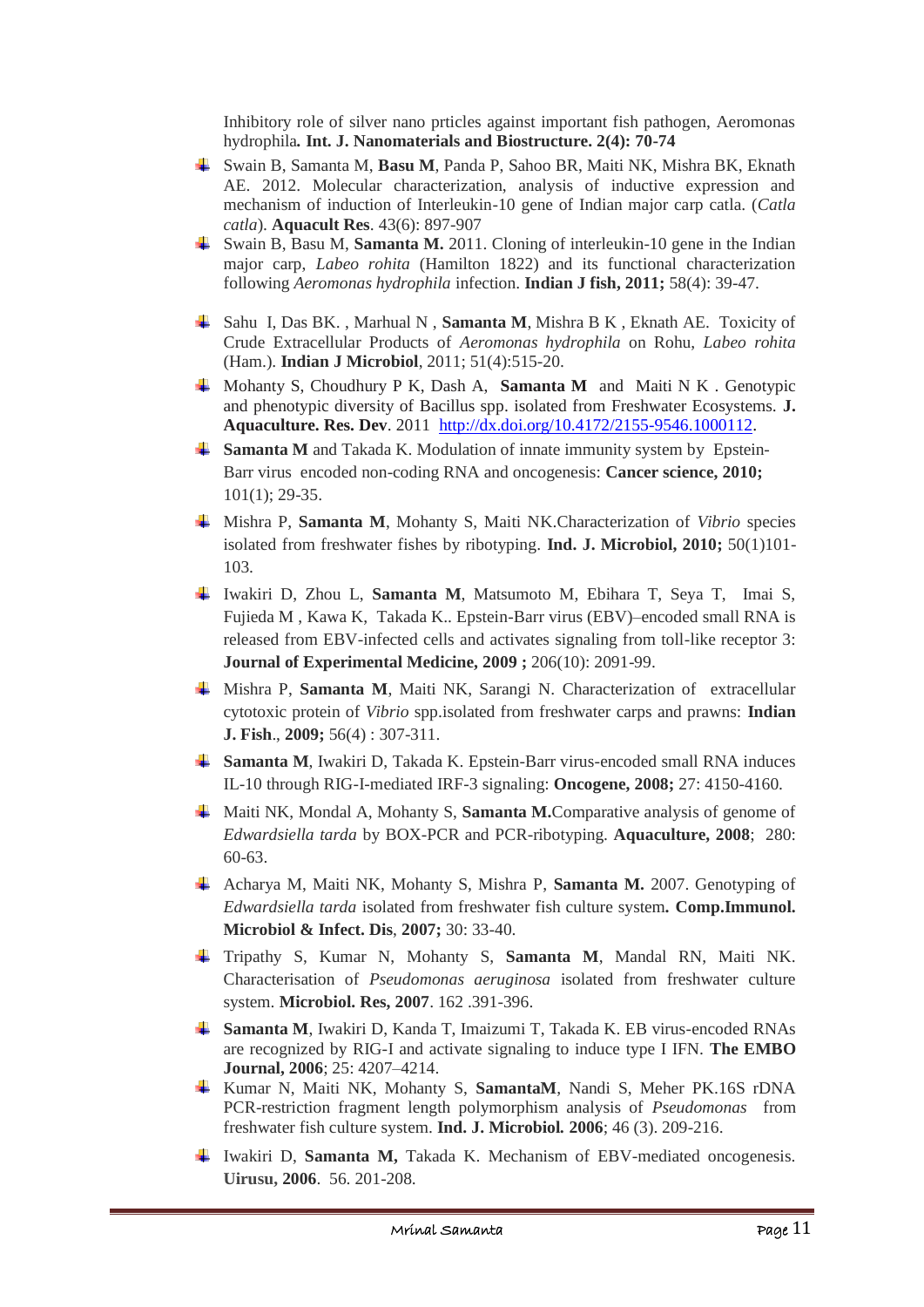- Mishra P, **Samanta M**, Mohanty S, Maiti NK. Cloning and sequencing of 16S ribosomal RNA gene of Vibrio fluvialis isolated from *Cyprinus carpio* (Common carp). **J. Aqua. Trop, 2005**; 21 (3-4):111-117.
- Akolkar D, **Samanta M**, Mohanty S, Mukhopadhyay PK, Maiti NK.Molecular characterization of cellulolytic bacteria from two freshwater cyprinids by immunoblotting and RAPD-PCR. **J. Aqua.Trop, 2005**. 21 (3-4):133-147
- Akolkar D, **Samanta M**, Mohanty S, Nandi S, Maiti NK. Isolation of cellulolytic bacteria in *Labeo rohita* (HAM.) and assessment of their cellulose (β-glucosidase) activity. **J. Aqua.Trop***,* 2005; 20(2):119-126.
- $\frac{1}{\sqrt{2}}$  **Samanta M, Dash SS, Mohanty S. Characterization of transferable drug resistance** plasmid of *V. alginolyticus* infecting post larvae of fresh water prawn *M. rosenbergii.* **Asian Jr. of Microbiol. Biotech. Env. Sc, 2005**. 8(1):61-64.
- Nandi S and **Samanta M**. Immunization schedule for dogs. **Technical.Bul, 2002**;20. 13-16
- **Samanta M.** A note on incidence of PPR in West Bengal. **Technical.Bul**, **2000**; 18.10-12.
- Nandi S and **Samanta M**.Mokola virus, a rabies related virus of great concern*.* **Technical. Bul, 1998.** 15 &16. 6-7.
- **Samanta M** and Pandey KD. Preparation of a thermostable vero adapted tissue culture rinderpest vaccine. **Ind.J.Virol**, **1995**;11 (2). 13-17
- **Samanta M** and Pandey KD. The immunogenicity of vero cell adapted tissue culture rinderpest vaccine (V-TCRPV) in hill bulls. **Ind. J.Comp. Microbio. Immunol. Infect.Dis**, 1995; 16 (1&2).24-27.

# **LEAD LECTURE AND CONFERENCE PRESENTATIONS**

- **Samanta M.** *High Mobility Group Box 1(HMGB1): A Protein Of Interest Activating The Innate Immune Response From Human To Fish*. **World Brackishwater Aquaculture Conference**, 22-25<sup>th</sup> Jan, 2019 at **ICAR-CIBA**, **Chennai.**
- **Samanta M**. *TLRs and NLRs: two swords of biotic and abiotic stress management in hosts.* **Biotechnological Interventions towards Stress Management (BISM-2019**)" on January  $12^{th}$ , 2019 at **Rama Devi Women's University, Bhubaneswar**
- **Samanta M,** Swain B,Basu M, Paichha M. Nod-like receptors play critical roles in pathogen recognition and induction of innate immunity in *labeo rohita* in the "**11th Indian Fisheries And Aquaculture Forum. 21-24th November, 2017 at CIFT, Cochin.**
- **Samanta M**. *Critical roles of the innate immune receptors signaling pathway in activating adaptive immunity in fish***.** 29<sup>th</sup> All India Congress of Zoology" and International Symposium on "Culture Based Fisheries in Inland Open Waters" and International Satellite Symposium on "**Fish Immunology.** 9-11<sup>th</sup> June, 2017, CIFRI-Barrackpur
- **Samanta M**, Basu M**,** Paichha M, Lenka SS. *Damage associated molecular patterns (DAMPs) : Critical role in hypoxic stress in the modulation of TLRs and NLRs and their downstream signaling genes expression in catla (Catla catla).* **2 nd International Symposium on Genomics in Aquaculture,** 28 – 30 January, 2016, **Central Institute of Freshwater Aquaculture, Bhubaneswar, India**
- **Samanta M,** Basu M, Swain B, Lenka SS, Jayasankar P. TLRs and NLRs : *Future targets of immune activation and disease prevention in fish*. **InCoFIBS- 2015**, 22nd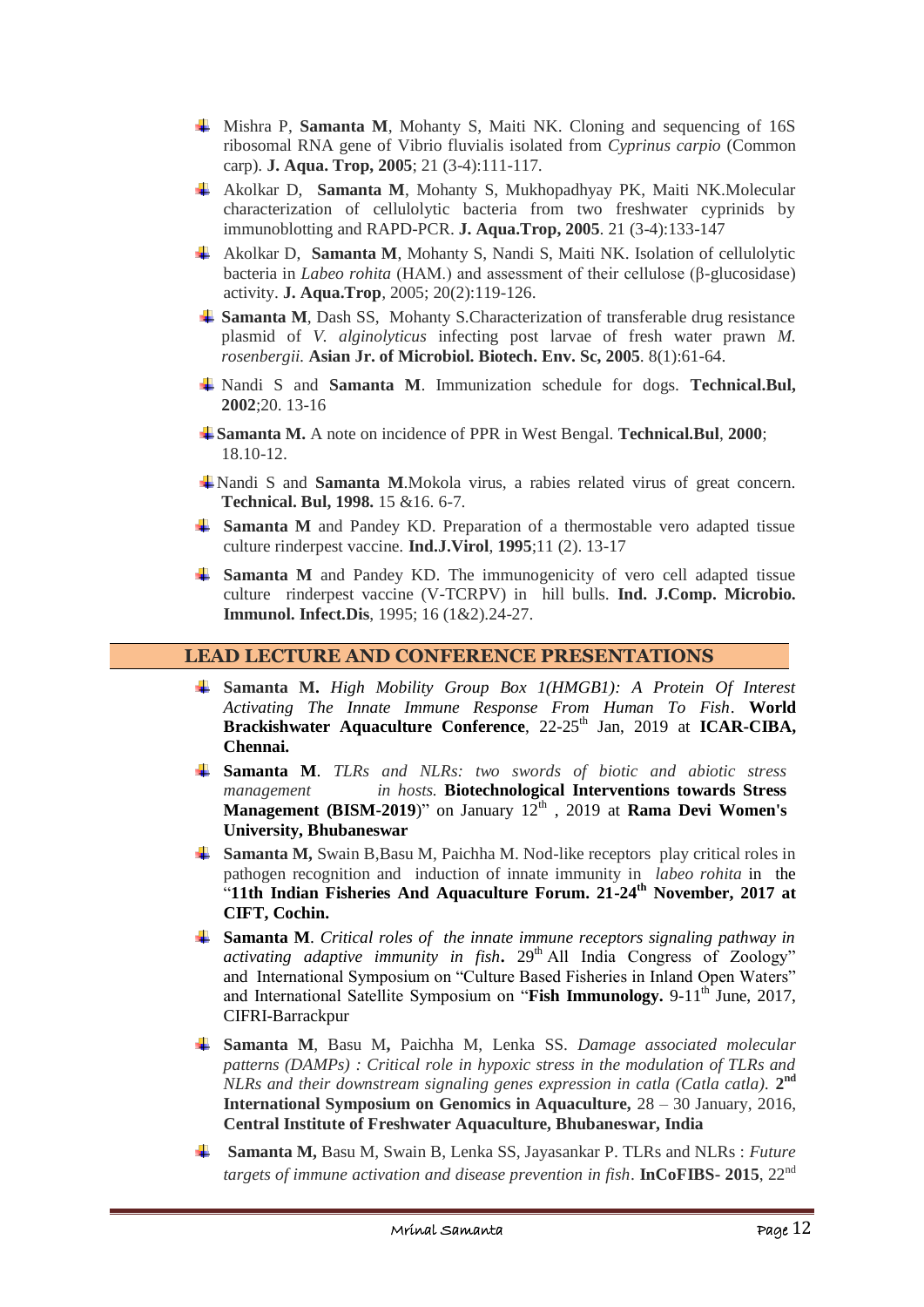– 24th January, 2015, **National Institute of Technology, Rourkela,Odisha**

- $\frac{1}{\text{■}}$  Basu M, Lenka SS, Jayasankar P, **Samanta M.** TLR2 in the Indian major carps : *Critical role in bacterial disease and innate immunity.* **InCoFIBS- 2015**, 22nd – 24th January, 2015, **National Institute of Technology, Rourkela,Odisha**
- Basu M, Swain B, Paichha M, Jayasankar P, **Samanta M**. *Flagellin recognition and innate immunity: Essential role of toll-like receptor (TLR) 5 signaling pathway in the Indian major carp*. **International Conference on Emerging Trends in**  Biotechnology,  $6^{th} - 9^{th}$  November, 2014, **Jawaharlal Nehru University, New Delhi**
- **Samanta** M**,** Basu M, Swain B, Jayasankar P. *Extreme resistance to endotoxin in fish: Does TLR-4 signaling pathways play critical roles?* **International Conference on Emerging Trends in Biotechnology**,  $6^{\text{th}} - 9^{\text{th}}$  November, 2014, **Jawaharlal Nehru University, New Delhi**
- Basu M, **Samanta M.** *Application of Real-time PCR and immunoblotting in fish disease diagnosis*. *Model Training in Preventive Fish Health Management*, 3 – 10 September, 2014, **Central Institute of Freshwater Aquaculture, Bhubaneswar**
- Basu M**,** Panigrahi M, Swain B, Jayasankar P, **Samanta M**. *Identification of innate immune genes in the Indian catfish through next-generation sequencing and analysis of their signaling pathways following bacterial infection*. **International Conference on Host-Pathogen Interactions**, 12 – 15 July, 2014, **National Institute of Animal Biotechnology, Hyderabad, India.**
- Swain B, Basu M**,** Jayasankar P, **Samanta M.** *Molecular cloning, characterization and expression of recombinant IFN-γrel in Labeo rohita.* **International Conference on Host-Pathogen Interactions**, 12 – 15 July, 2014, **National Institute of Animal Biotechnology, Hyderabad, India.**
- **Samanta M**, Basu M**,** Panigrahi M, Swain B, Jayasankar P. *Toll-like receptor signaling in fish : Essential role in host-pathogen interaction and immunity*. **International Conference on Host-Pathogen Interactions**, 12 – 15July, 2014, **National Institute of Animal Biotechnology, Hyderabad, India.**
- **Samanta M,** Swain B, Basu M, Sahoo BR, Mishra D, Shradhanjali S, Panigrahi M, Jayasankar P. *Virus recognizing innate immune receptors in the Indian major carps : Evidence of conserved structural motifs and signaling pathways in lower to higher eukaryotes*. **Asia Pacific Congress of Virology**, 17 – 20 December, 2013, **Amity University, Noida, India.**
- Swain B, Basu M, Paichha M, Lenka S, Jayasankar P, **Samanta M**. *Anti-viral cytokine gene (IFN-γ rel) in the Indian major carp, rohu (Labeo rohita) : Cloning, characterization and expression analysis following synthetic viral PAMPs*. **Asia Pacific Congress of Virology**, 17 – 20 December, 2013, **Amity University, Noida, India.**
- **Samanta M**, Basu M, Swain B. *siRNA in reverse genetics*. **Winter school on Advances in Molecular and Serological tools in Fish Disease Diagnosis.** 9 - 29 November, 2013, **Central Institute of Freshwater Aquaculture, Bhubaneswar, India.**
- Basu M, Swain B, **Samanta M.** *Cloning, molecular characterization and*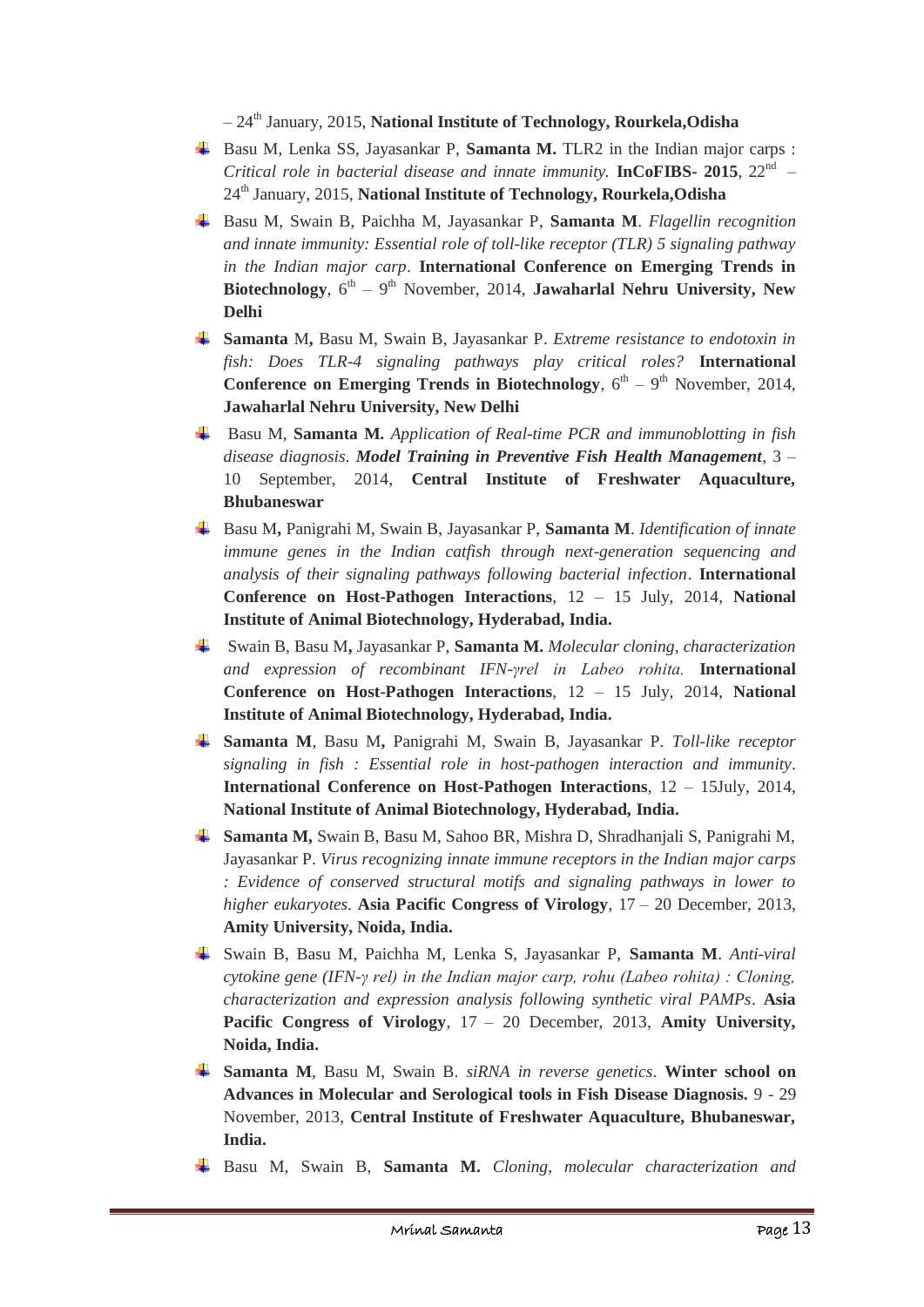*functional analysis of toll-like receptor 5 (TLR5) gene in Cirrhinus mrigala*. **International Symposium on Genomics in Aquaculture,** 22 – 23 January, 2013, **Central Institute of Freshwater Aquaculture, Bhubaneswar, India.**

- Swain B, Basu M, **Samanta M**. *Activation of NOD-receptors signaling following ligands exposure and bacterial infections in the Indian major carp, mrigal (Cirrhinus mrigala).* **International Symposium on Genomics in Aquaculture,** 22 – 23 January, 2013, **Central Institute of Freshwater Aquaculture, Bhubaneswar, India.**
- **Samanta M,** Basu M, Swain B, Jayasankar P. *Toll-like receptors (TLRs) in the Indian major carps: Expressions, Signaling cascades and innate immunity*. **International Symposium on Genomics in Aquaculture,** 22 – 23 January, 2013, **Central Institute of Freshwater Aquaculture, Bhubaneswar, India. Kolkata, India.**
- ÷ Basu M, Pal SP, Swain B, Chakrabarti R, **Samanta M**. *Modulations of innate immune gene expressions by thermal stress in Catla catla*. **100th Indian Science Congress***.* 3–7 January, 2013, **Calcutta University, Kolkata, India.**
- Swain B, Basu M, Sahoo BR, Jayasankar P, **Samanta M.** *Nucleotide binding and oligomerization domain-1 (NOD1) receptor in Labeo rohita: complementary DNA cloning and expression analysis following ligand stimulation and bacterial infections*. **100th Indian Science Congress***.* 3–7 January, 2013, **Calcutta University, Kolkata, India.**
- **Samanta M,** Sahoo BR, Swain B, Basu M, Ghosh R, Paichha M, Jayasankar P. *Structural configuration and innate immune defense mechanism of Toll-like receptor-3 (TLR3) in the Indian major carp, Labeo rohita.* **100th Indian Science Congress***,* 3–7 January, 2013, **Calcutta University, Kolkata, India.**
- **Samanta M**, Basu M, Swain B, Sahoo BR, Jayasankar P. 2012. *Toll-like receptors (TLRs) in fish: Role in pathogen recognition and innate immunity*. 53rd Annual Conference of Association of Microbiologists of India (AMI), (in) Proceedings of **International Conference on "Microbial World: Recent Innovations and Future Trends,** held at 22-25 November, 2012, KIIT University, Bhubaneswar, India, p. 59.
- **Samanta M**, Basu M, Swain B, Sahoo BR, Jayasankar P. *Toll-like receptors (TLRs) in fish: Role in pathogen recognition and innate immunity*. 53rd Annual Conference of Association of Microbiologists of India (AMI), **International Conference on "Microbial World: Recent Innovations and Future Trends.** 22 - 25 November, 2012, **KIIT University, Bhubaneswar, India.**
- **Samanta M**, Swain B, Sahoo BR, Basu M, Ghosh R, Paichha M, Jayasankar P. 2012. *Structural and functional analysis of toll-like receptor 2 (TLR2) and nucleotide-binding and oligomerization domain like receptor 2 (NOD2) in Labeo rohita.* (in) Proceedings of National conference on Aquatic Animal Health and Management-2012 (*NCAAHM-2012),* held at 14 -15 September 2012, Annamalai University, Parangipettai, India, p. 173.
- **Samanta M**, Sahoo BR, Basu M, Swain B, Jayasankar P. 2012. *Viral infections in fish: The role of toll-like receptor 3 (TLR3) in sensing viral double stranded RNA and innate immunity*. (in) **Proceedings of 'XXI' National Conference of Indian Virological Society on "Immunobiology and Management of Viral Diseases in**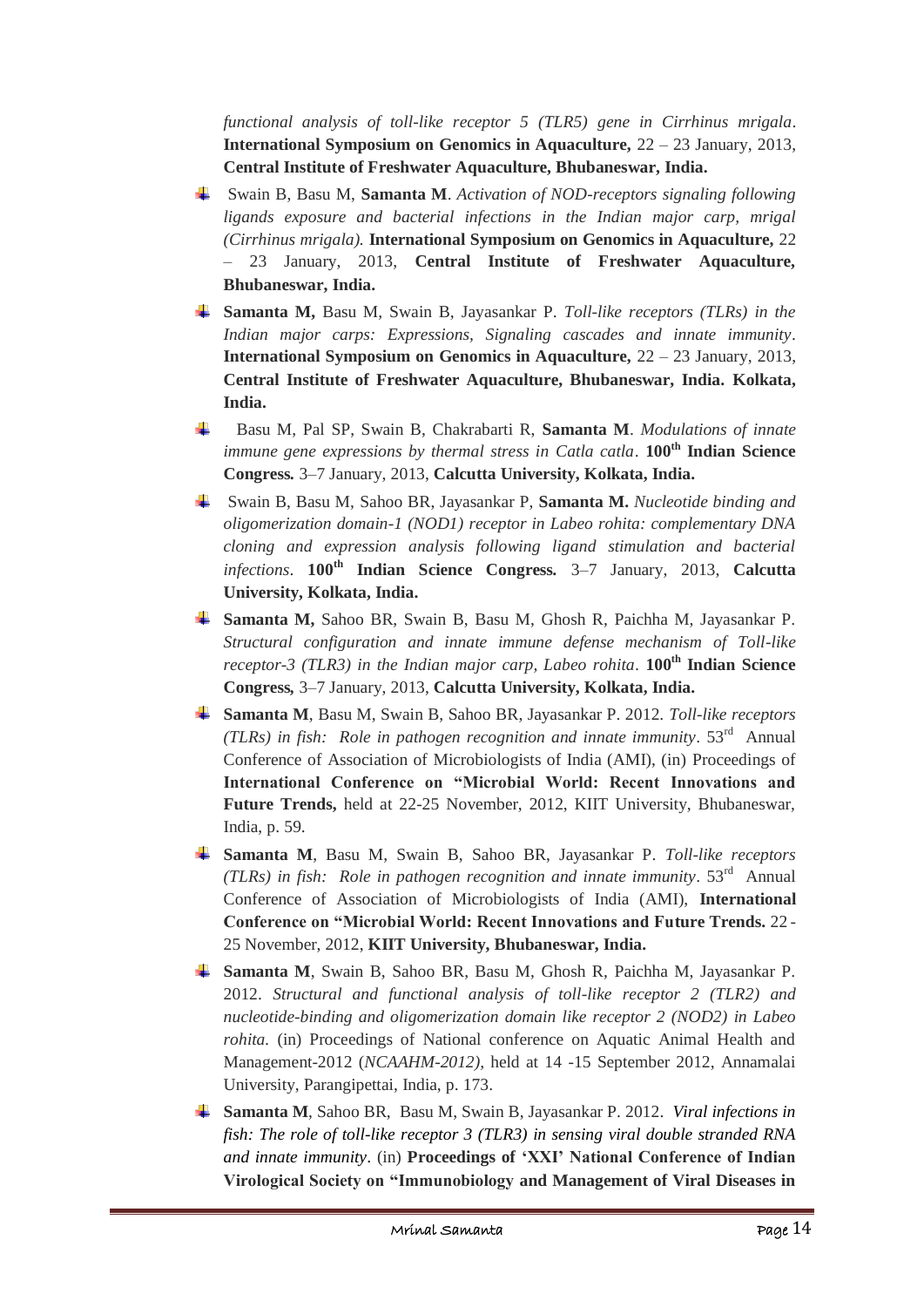**21st Century***",* held at 8-10 November, 2012, Indian Veterinary Research Institute, Mukteswar, India,.

- Swain B, Basu M, **Samanta M**. 2013. *Activation of NOD-receptors signaling following ligands exposure and bacterial infections in the Indian major carp, mrigal (Cirrhinus mrigala)*. (in) Proceedings of International Symposium on Genomics in Aquaculture, held during 22 – 23 January, 2013 at **Central Institute of Freshwater Aquaculture, Bhubaneswar, India.**
- Sahoo BR, Maharana J, Basu M, Swain B, Jayasankar P, **Samanta M.** 2012. *Template-based modeling and molecular dynamics simulation of leucine-rich repeat (LRR) region of NOD1 receptor in Labeo rohita, and binding site analysis with iE-DAP, poly I:C and lipopolysaccharid*e*.* (in) Proceedings of Workshop on Application of Bioinformatics in Medical Sciences, held during 29 -30 June 2012 at Bioinformatic centre**, Rajendra Memorial Research Institute of Medical Sciences, Agam Kuan, Patna**, India,
- **Samanta M**, Dhinakar Raj G, Aftabuddin Md, Tirumurugaan KG, Raja A, Swain B, Basu M, Mohapatra GB, Maiti NK. *Fish TLRs: The key players of Innate Immunity*. **World Immune Regulation Meeting** - VI 18 - 21 March 2012, Congress Center Davos, **Switzerland**
- **Samanta M**, Swain B, Basu M, Panda P, Mohapatra GB, Sahoo BR,. Maiti NK. *Molecular characterization, down-stream signaling analysis, and prediction of ligand binding key domains in toll-like receptor 2 (TLR2) of the Indian Major Carp, rohu (Labeo rohita).* Eighth Symposium on *Diseases in Asian Aquaculture* 21-25 November, 2011, **Mangalore, India**
- **Samanta M,** Swain B, Basu M, Mohapatra GB, Sahoo BR, Maharana J, Maiti NK. *Molecular characterization of Toll-like receptor 22 gene, and analysis of its signaling cascades in inducing innate immunity in rohu (Labeo rohita).* **9 th Indian Fisheries Forum**, 19-23 December, 2011, Central Marine Fisheries Research Institute, Kochi.
- **Samanta M**, Swain B, Basu M, Sahoo BR. Maiti NK. *Molecular characterization of toll-like receptor 2 (TLR2), and its down-stream signaling following ligands exposure and bacterial infection in the Indian major carp, rohu (Labeo rohita*. **99th Indian Science Congress**, 3 – 7 January 2012, KIIT University, Bhubaneswar.
- Basu M, Swain B, Sahoo BR, Maiti NK, **Samanta M**. *Role of toll-like receptor 5 (TLR5) in inducing interleukin-8 and TNF-α following bacterial infection in the Indian major carp, mrigal (Cirrhinus mrigala).* **99th Indian Science Congress**, 3 – 7 January 2012, KIIT University, Bhubaneswar
- Swain B, Basu M, Sahoo BR, **Samanta M**. *Molecular characterization of nucleotide-binding and oligomerization domain (NOD) gene, analysis of its signaling pathway and innate immunity in the Indian major carp, rohu (Labeo rohita*). **99<sup>th</sup> Indian Science Congress**,  $3 - 7$  January 2012, KIIT University, Bhubaneswar, India.
- Sahoo BR, Swain B, Basu M**, Samanta M.** *Molecular modeling and molecular dynamic simulation of the TLR3 protein: an in silico approach in identification of potential ligands for TLR3 signaling in Labeo rohita.* **99th Indian Science Congress**, 3 – 7 January 2012, **KIIT University, Bhubaneswar, India.**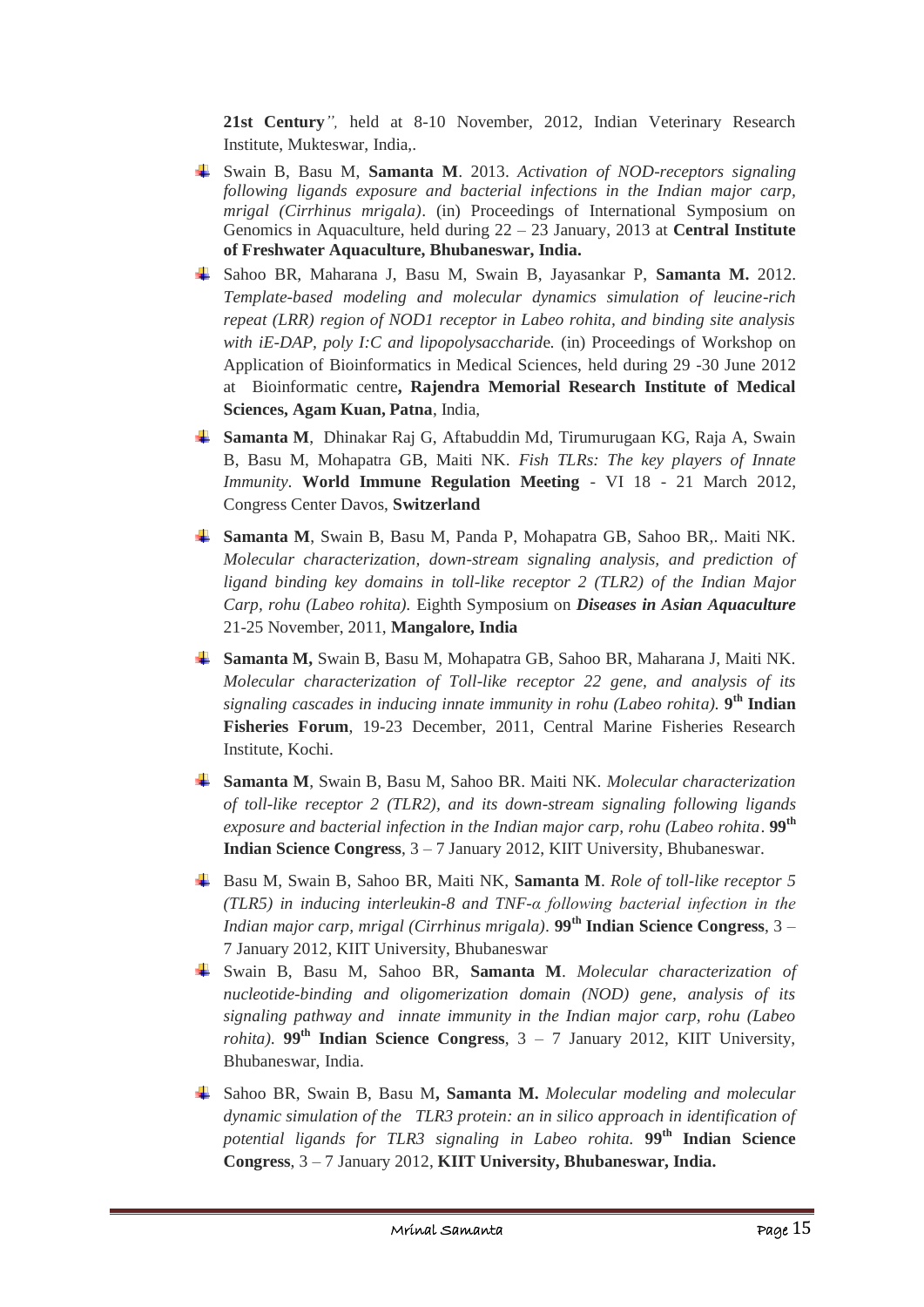- Swain B, Basu M, Jayasankar P, **Samanta M**. *NOD-signaling: an innate immune mechanism in Labeo rohita*. **New Vistas in Indian Aquaculture**, 23 – 24 February 2012, **CIBA, Chennai, India.**
- **Samanta M**, Swain B, Panda P, Basu M, Maiti NK and Eknath AE. *Molecular cloning and characterization of interleukin-10 in Indian major carp, catla (Catla catla) and its expression analysis following A.hydrophila infection, LPS and poly I: C treatment.* **InCoFIBS**- 2010, 1-3 October 2010, Department of Life Science, **National Institute of Technology, Rourkela, India.**
- **Samanta M**, Panda P, Basu M, Eknath AE and Maiti NK. *Identification of Tolllike receptor-3 (TLR-3) gene in Indian major carps & its activation following Poly I:C treatment*. *Indo-US Workshop* on Epigenetic Regulation and Genome Control (Emphasis on RNAi and miRNA) 16-18 December, 2009, **Centre for Cellular and Molecular Biology,** Hyderabad, India.

## **BOOKS**

- \* Food Safety and Human health : contributed a chapter " safety of fish and sea food"pp.169-187
- Advances in Biochemistry and Biotechnology Vol.2: contributed a chapter " Pattern Recognition Receptors and Innate immunity" pp.67-66.
- Atlas on SHARKS- The Inside Story Co-authored with the faculty of TANUVAS, Tamil Nadu

#### **PATENTS**

A patent application onthe "*Process for purification of ABC binding protein of Aeromonas hydrophila*"has been filed vide application no. 672/KOL/2014 dt 20/06/2014. The application is under official processing.

|          |                      | <b>GENBANK</b>       | <b>REGISTRATIONS</b> |          |          |          |
|----------|----------------------|----------------------|----------------------|----------|----------|----------|
| GU220782 | GU248415             | GU220772             | GU220780             | GU230760 | HQ221997 | JN247431 |
| GU220783 | GU248416             | GU220773             | GU230766             | GU230761 | HQ221996 | JN247432 |
| GU220784 | GU248417             | GU220774             | GU230767             | GU459223 | GU256643 | JN673716 |
| GU459221 | GU248418             | GU <sub>220775</sub> | GU230768             | JF923468 | HM228926 | JQ230329 |
| GU459222 | GU248419             | GU220776             | GU230769             | JN794079 | HM245962 | JQ230330 |
| GU220785 | GU230762             | GU <sub>220777</sub> | GU220782             | GU256642 | GU220771 | KC261944 |
| GU248413 | GU230764             | GU220778             | GU230758             | JF934955 | JN886779 | KC261945 |
| GU248414 | GU <sub>230763</sub> | GU <sub>220779</sub> | GU230759             | JN054720 | HQ293022 | KC136288 |
| KC136289 | KC921211             | KC958584             | KC958592             | KC994616 | KF007224 | KF007232 |
| KC136290 | KC921212             | KC958585             | KC994609             | KC994617 | KF007225 | KF007233 |
| KC136291 | KC921213             | KC958586             | KC994610             | KC994618 | KF007226 | KF007234 |
| KC113242 | KC921214             | KC958587             | KC994611             | KC994619 | KF007227 | KF007235 |
| KC113243 | KC921215             | KC958588             | KC994612             | KC994620 | KF007228 | KF007236 |
| KC113244 | KC921216             | KC958589             | KC994613             | KC994621 | KF007229 | KF876684 |
| KC921209 | KC921217             | KC958590             | KC994614             | KF007222 | KF007230 | KF876685 |
| KC921210 | KC958583             | KC958591             | KC994615             | KF007223 | KF007231 | KJ187303 |
| KJ874352 | KJ874353             | KX358058             | MG833834             | MN101720 | MN101721 | MN029108 |
| MK967701 | MK967702             | MK967703             | MK967704             | MK967705 | MK967706 |          |